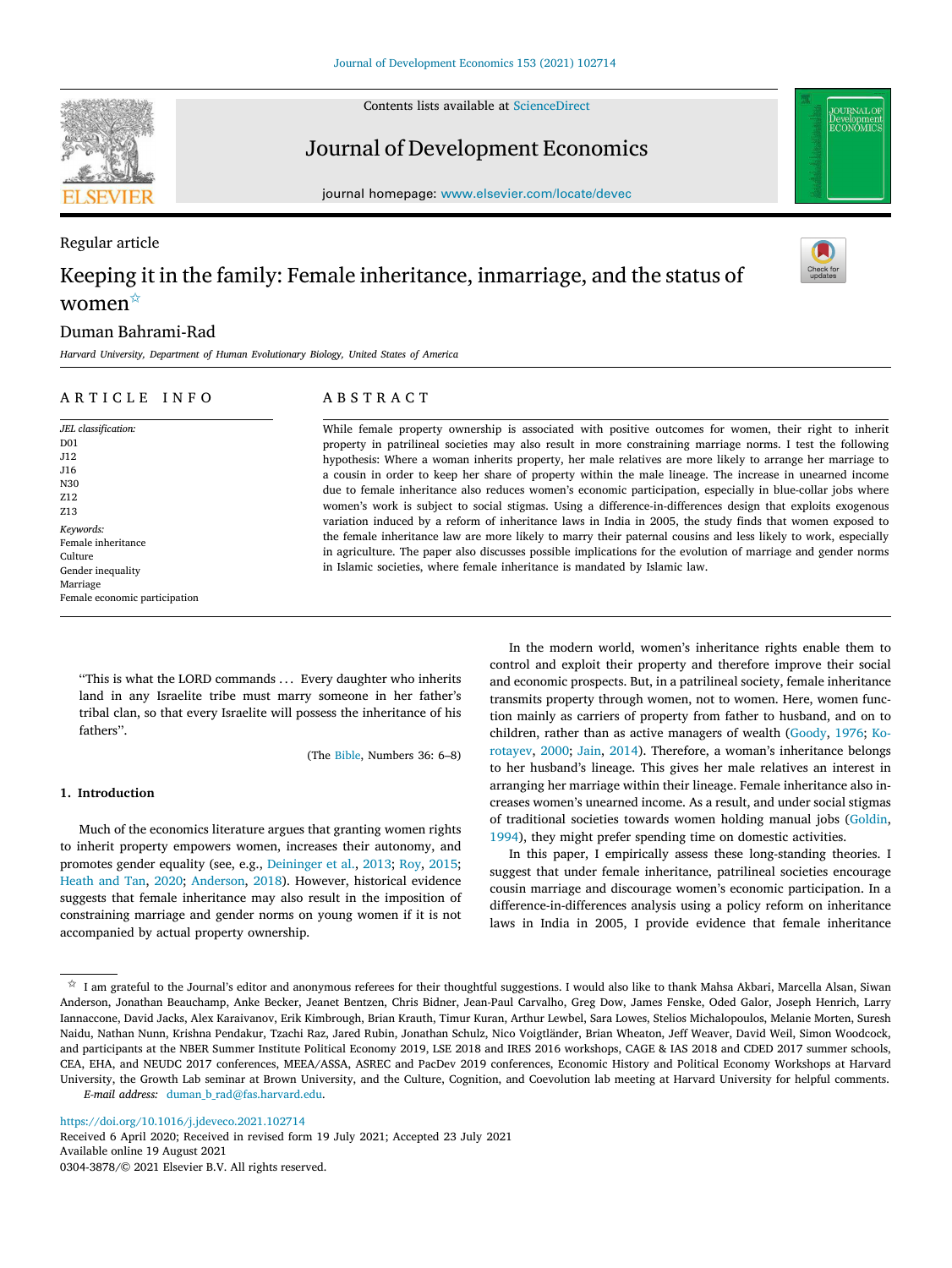increases the cousin marriage rate and lowers the female economic participation rate.

Presenting a simple conceptual framework, I propose two hypotheses. As the unit of analysis, I consider a patrilineal lineage consisting of male blood relatives who trace their paternal line to a common male ancestor. Female offspring are considered members only of their family of marriage. Therefore, a daughter's share of inheritance belongs to the husband's lineage. The objective of the lineage is to maximize the stream of future agricultural outputs produced from landholdings. Land markets are absent or imperfect, so the exchange of parcels of land is impossible.

The first hypothesis suggests that when women are included in inheritance, cousin marriage is more frequent. The lineage arranges the marriage of a female offspring to her father's brother's son in order to preserve her share of property in the male line and pool land parcels within the lineage. Therefore, the lineage benefits from economies of scale in agricultural production. Due to absent or imperfect capital markets, exchange of parcels of land is impossible. Therefore, marriage arrangement with outsiders will lead to non-contiguous parcels of land, sacrificing economies of scale.

The second hypothesis is that female inheritance reduces female economic participation. Inheriting property increases a woman's lifetime unearned income. Therefore, according to standard economic theories, it is expected to reduce her labor supply. Due to social stigmas against women working outside the home in patrilineal societies, women work on manual jobs such as agriculture only at low levels of income and as secondary workers of the family. An unearned income allows them to withdraw from the labor market and focus on domestic work. Therefore, the income effect of female inheritance and the decline in labor supply is larger for women working in blue-collar jobs such as agriculture.

In the empirical section, I use the amendment of the Hindu Succession Act (HSA) in 2005 in a difference-in-differences approach to provide evidence of the causal impact of female inheritance on inmarriage and female economic participation. The HSA applies only to Hindus, and explicitly exempts Muslims and Christians. Therefore, it substantially improved Hindu women's inheritance rights on ancestral land. Using data from the Indian National Family Health Surveys, I show that the marriage to blood relatives was significantly higher and the economic participation rate was significantly lower in the treated group, that is, Hindu women married in or after 2005.

I then focus on components of the two outcome variables. Consistent with the conceptual framework of the study, being exposed to the amendment significantly increases marriage to paternal first cousins but not maternal first cousins. The analyses with components of female economic participation also show that the reduced female economic participation is mainly due to the decline in working in the agriculture versus the non-agriculture sector. The findings are in line with evidence from developing countries that with increased bargaining power, women in traditional sectors prefer leisure or home production to working in the market [\(Cameron et al.,](#page-12-8) [2001;](#page-12-8) [Afridi et al.](#page-11-0), [2018](#page-11-0)). I provide placebo tests and event studies of outcome variables and their components. The results confirm the identical counterfactual trends of main outcome variables (i.e., paternal cousin marriage and working in agriculture) for treatment and control groups. I also present additional tests and robustness checks.

Economic empowerment of women in developed countries increases their control over decisions and their bargaining power within the household; it also creates positive outcomes such as reduced domestic violence against women (see, e.g., [Aizer,](#page-11-1) [2010](#page-11-1); [Anderberg et al.](#page-12-9), [2016](#page-12-9)). However, it is not clear whether policies designed to empower women in developing countries always have a similar effect. Some studies show positive outcomes for women [\(Deininger et al.,](#page-12-1) [2013;](#page-12-1) [Mathur](#page-12-10) [and Slavov](#page-12-10), [2013](#page-12-10); [Harari](#page-12-11), [2014;](#page-12-11) [Roy,](#page-13-0) [2015](#page-13-0); [Heath and Tan](#page-12-2), [2020](#page-12-2); [Amaral](#page-11-2), [2017;](#page-11-2) [Anderson,](#page-12-3) [2018\)](#page-12-3). Others report unintended negative consequences, such as increased female child mortality [\(Rosenblum](#page-13-1),



<span id="page-1-0"></span>**Fig. 1.** Labor force participation rates of Indian women, measured by proportion of women ages 15 and older that is economically active. *Source:* International Labour Organization.

[2014\)](#page-13-1), son preference [\(Bhalotra et al.,](#page-12-12) [2020](#page-12-12)), and domestic violence and suicides [\(Chin,](#page-12-13) [2012](#page-12-13); [Anderson and Genicot,](#page-12-14) [2015](#page-12-14); [Ericsson](#page-12-15), [2019](#page-12-15)).

The findings of this study contribute to our knowledge of marriage and the status of young women in developing countries and highlight potential unintended consequences of exogenously introduced policies to improve female inheritance under patrilineal restrictions on actual property ownership by women. The findings might partly explain the puzzle of the recent decline in female economic participation rates in India, as shown in [Fig. 1](#page-1-0). In a discussion at the end of the paper, I also suggest that the findings might have important implications for the evolution of norms encouraging cousin marriage and the seclusion of women in Islamic societies where Sharia has mandated female inheritance.

The paper is organized as follows. Section [2](#page-1-1) introduces various inheritance systems and discusses their origins and persistence. Section [3](#page-3-0) develops a conceptual framework for analyzing the effect of female inheritance on cousin marriage and female economic participation. Section [4](#page-5-0) provides background on the Hindu Succession Act of India and discusses obstacles for the amendment to improve the actual property ownership by women. Section [5](#page-6-0) presents the data, variables, and identification strategy. Section [6](#page-7-0) provides results from regression analyses. Section [7](#page-9-0) discusses additional tests and robustness checks. Finally, Section [8](#page-10-0) summarizes the study and presents a discussion on its possible implications.

#### **2. Background**

<span id="page-1-2"></span><span id="page-1-1"></span>Social scientists discuss marriage practices and the status of women in the larger context of kinship patterns, for which inheritance is considered an important determinant.<sup>[1](#page-1-2)</sup> Anthropological studies clearly show that inheritance can affect marriage patterns, residence arrangements, family structures, patriarchy, courtship and sex, kinship terminology, and so on.[2](#page-1-3) To understand why the link between inheritance

<span id="page-1-3"></span><sup>&</sup>lt;sup>1</sup> Max Weber perceived a kin group as "a group of expectant heirs" [\(Weber,](#page-13-2) [1978,](#page-13-2) p. 365). Lewis Morgan argued that the family grew out of the development of a knowledge of property and its transmission by inheritance, and that even in the face of other factors, ''with more effective power the rights of property might influence the system of relationship'' [\(Morgan,](#page-13-3) [1871,](#page-13-3) p. 14). Jack Goody noted that inheritance is an institution ''in which interpersonal relationships are structured'' [\(Goody,](#page-12-4) [1976](#page-12-4), p. 1). David Sabean suggested that "there is no system of obligations and duties" that is not mediated through property [\(Sabean,](#page-13-4) [1984,](#page-13-4) p. 171).

<sup>2</sup> See, e.g., [Morgan](#page-13-3) [\(1871](#page-13-3)), [Dole](#page-12-16) [\(1965\)](#page-12-16), [Berkner](#page-12-17) [\(1972](#page-12-17)), [Goody et al.](#page-12-18) [\(1976](#page-12-18)), [Medick](#page-12-19) [\(1976\)](#page-12-19), [Medick and Sabean](#page-12-20) [\(1984](#page-12-20)), [Smith](#page-13-5) ([1984\)](#page-13-5), [Segalen](#page-13-6)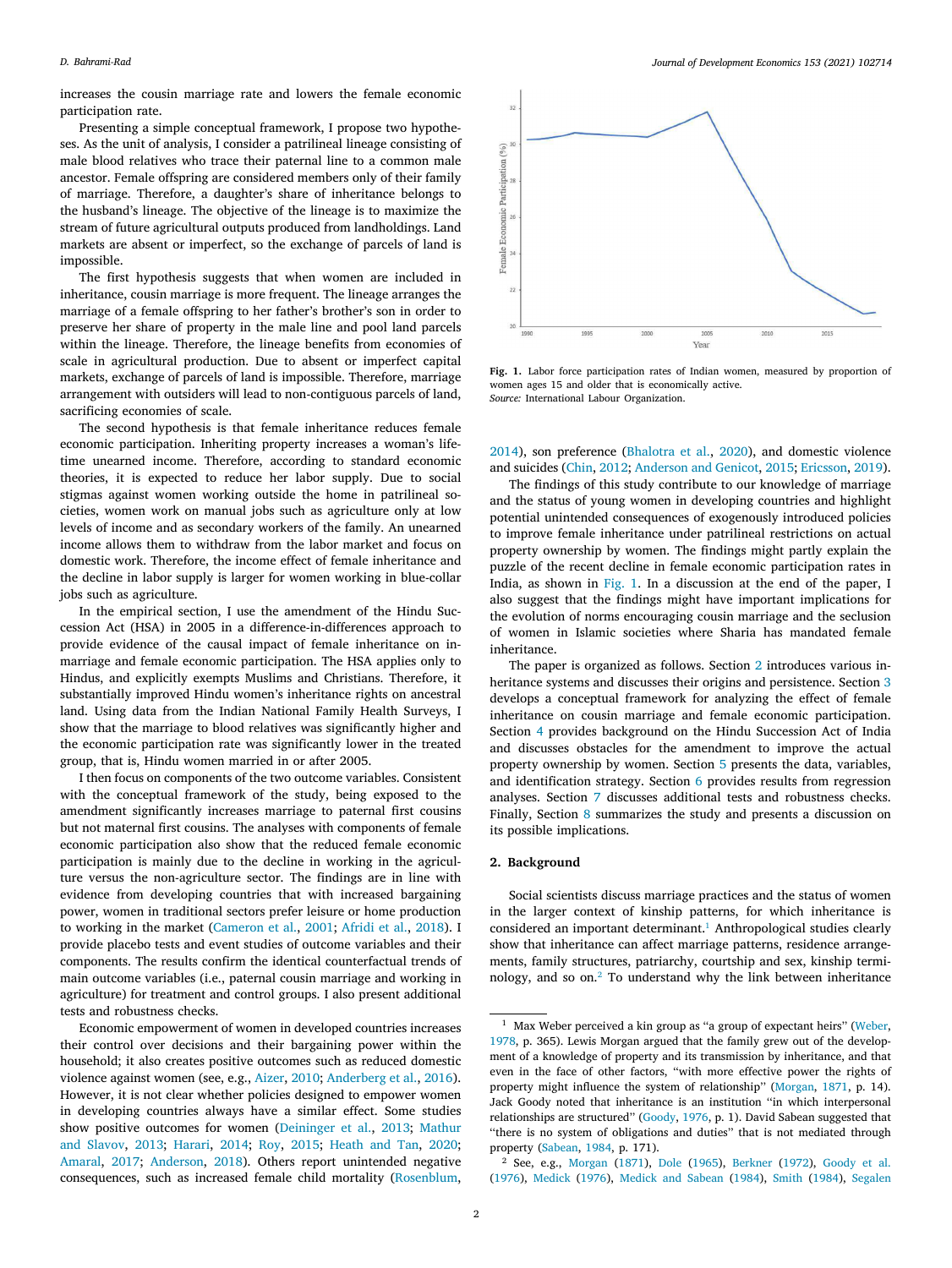and kinship is important, we need to consider the institutional environment of pre-industrial societies and many contemporary developing countries. In pre-industrial agricultural societies, which were characterized by imperfect capital markets [\(Chu](#page-12-21), [1991](#page-12-21)), land as the basic source of wealth and means of production was universally transmitted between close kin by the process of inheritance([Goody,](#page-12-22) [1969;](#page-12-22) [Smith](#page-13-5), [1984\)](#page-13-5). Even today in many developing countries, land sales are rare, and most land is acquired through inheritance as a non-market mechanism([Platteau and Baland](#page-13-7), [2001;](#page-13-7) [Jain](#page-12-6), [2014\)](#page-12-6). It is not surprising that insuch a world, "kinship and property are closely interlocked" ([Goody](#page-12-22), [1969,](#page-12-22) p. 70). In this section, I will introduce different inheritance systems, and discuss their origins and persistence.

#### *2.1. Classification of inheritance systems*

It is important first to define what I refer to as ''inheritance systems''. Inheritance systems are usually classified using combinations of possible modes of property transmission. The first dimension involves lineal versus lateral inheritance systems. In lineal inheritance systems, property is transmitted vertically to children. In lateral inheritance systems, property is transmitted horizontally to siblings or indirectly vertically to siblings' children. The second dimension involves impartible versus partible inheritance systems. In impartible inheritance systems, a land parcel is preserved intact from generation to generation, and only one lineal or lateral heir inherits property. The examples are primogeniture (inheritance by a senior child, sibling, or sibling's child) and ultimogeniture (inheritance by a junior child, sibling, or sibling's child). In partible inheritance systems, the land parcel is not preserved intact. Instead, each parcel is divided up lineally or laterally among some or all of the children, siblings, or siblings' children. The third dimension involves female inclusion versus female exclusion in inheritance.

<span id="page-2-0"></span>To see how different inheritance systems can be characterized by the combinations of these three categories, consider the following historical examples.<sup>[3](#page-2-0)</sup> Primogeniture, in practice carried out by preference given to the senior son—found in Japan, Korea, and northwest Europe—can be characterized as lineal and impartible, with female exclusion. The inheritance system of equal division of land property among sons common in eastern Europe, Russia, China, and South Asia—can be characterized as lineal and partible, with female exclusion. Dividing inheritance among all sons and daughters—common in Mediterranean Europe, Latin America, and Islamic societies—can be characterized as lineal and partible, with female inclusion. A lateral inheritance system was common in Africa south of the Sahara. In theory, this system could be partible or impartible, and with female inclusion or exclusion. But in practice, lateral inheritance in sub-Saharan Africa excluded women([Goody,](#page-12-4) [1976](#page-12-4)). The mode of property transmission can also be characterized by the absence of any rules of inheritance or any private property rights, such as in hunter–gatherer or communal societies. Using data from the Ethnographic Atlas [\(Murdock](#page-13-8), [1962–](#page-13-8) [1971;](#page-13-8) [Kirby et al.,](#page-12-23) [2016](#page-12-23)), [Fig. 2](#page-3-1) displays pre-industrial inheritance systems around the world, which coincide with the historical examples mentioned above.[4](#page-2-1)

## *2.2. Origins and persistence of inheritance systems*

The differences between inheritance systems are thought to be deep-rooted in agricultural and political organization. Capital-intensive (e.g., involving plows), open-field, and manorial agriculture might favor impartible inheritance due to economies of scale. However, agricultural organization itself is determined by geographic factors and political organization. For example, heavy soils usually required large plows pulled by several horses, which were expensive and practical only on large land holdings, while sandy light soils could be cultivated by handheld tools like the hoe and digging stick on small family farms. In terms of political organization, manorial agriculture, for example, was closely linked to feudalism([Platteau and Baland](#page-13-7), [2001](#page-13-7)).

Despite the influence of agriculture, the literature suggests that inheritance systems are best explained by the political organization of societies. In societies with impartible inheritance, such as Japan or northwest Europe, lands were controlled by powerful nobility whose interests were best served by maintaining their holdings intact through impartible inheritance because the political and military functions associated with the estate were indivisible [\(Smith,](#page-13-13) [1776;](#page-13-13) [Platteau and](#page-13-7) [Baland,](#page-13-7) [2001](#page-13-7); [Beckert,](#page-12-29) [2008](#page-12-29)). Also, in European countries, large estates came with seats on parliamentary bodies. Therefore, property became indivisible because the office was indivisible [\(Beckert](#page-12-29), [2008](#page-12-29)).

On the other hand, a necessary condition for partible inheritance was a strong central government [\(Alston and Schapiro](#page-11-3), [1984](#page-11-3)). In places such as China, India, Russia, and the Mediterranean, inheritance rules were subject to the legislation of strong central bureaucracies with an interest in restricting the development of powerful landholding families by fragmenting their properties through partible inheritance([Wittfogel](#page-13-14), [1959;](#page-13-14) [Goldschmidt and Kunkel](#page-12-26), [1971](#page-12-26); [Platteau and Baland,](#page-13-7) [2001](#page-13-7); [Kuran,](#page-12-30) [2012\)](#page-12-30). But contrary to patrilineal partible inheritance in China, India, and Russia, partible inheritance in the Mediterranean region (including the Middle East) included both sons and daughters. The inclusion of women in inheritance in the Mediterranean region had Roman-Byzantine roots([Kaser](#page-12-27), [2003](#page-12-27)).

Again, it seems that geographic factors had a role here. For example, [Wittfogel](#page-13-14) ([1959\)](#page-13-14) suggests that in regions such as the Middle East, states had centralized power by controlling large-scale irrigation systems essential to the agriculture. [Bentzen et al.](#page-12-31) ([2015\)](#page-12-31) provide general evidence on this account. [Michalopoulos et al.](#page-12-32) ([2016,](#page-12-32) [2017](#page-12-33)) argue that a centralized Islamic state featuring redistributive principles such as partible inheritance emerged to address economic inequalities resulting from geographic features of the region—that is, unequal agricultural potential with few fertile places and a large share of arid lands—and their interaction with the diversion of trade routes in seventh-century Arabia.

Whatever the deep-rooted sources are, once they determine the form of an inheritance system, its development ''very much tends to follow the track that has been laid down, and is relatively independent of changing socio-economic conditions''([Beckert](#page-12-29), [2008,](#page-12-29) p. 82). One can find a strong continuity and a systematic pattern through all changes [\(Goody et al.,](#page-12-18) [1976](#page-12-18); [Beckert](#page-12-29), [2008](#page-12-29)). Two important aspects of inheritance contributed to its persistence and path dependency. First, inheritance practices cannot be understood as purely individual decisions. Rather, they are regulated by secular or religious institutions and laws. Inheritance laws frequently ''continue in force long after the circumstances which first gave occasion to them''([Smith](#page-13-13), [1776](#page-13-13), p. 305). Second, inheritance is a non-market institution([Platteau and Baland](#page-13-7), [2001;](#page-13-7) [Beckert,](#page-12-29) [2008\)](#page-12-29).

<span id="page-2-2"></span>For example, primogeniture was legally recognized through *entails*, [5](#page-2-2) whichwere "respected through the greater part of Europe" ([Smith](#page-13-13), [1776,](#page-13-13) p. 384). By entail, the testator not only determined the heir, but also decided to whom the land must be bequeathed after the death

<span id="page-2-1"></span>[<sup>\(1986</sup>](#page-13-6)), [Goldstein](#page-12-24) ([1987\)](#page-12-24), [Korotayev](#page-12-5) ([2000\)](#page-12-5), [Heady and Grandits](#page-12-25) ([2003\)](#page-12-25), [Shenk et al.](#page-13-9) [\(2016](#page-13-9)).

<sup>3</sup> The examples are drawn from [Nakane et al.](#page-13-10) ([1967\)](#page-13-10), [Goldschmidt and](#page-12-26) [Kunkel](#page-12-26) ([1971\)](#page-12-26), [Thirsk](#page-13-11) ([1976\)](#page-13-11), [Platteau and Baland](#page-13-7) ([2001\)](#page-13-7), [Kaser](#page-12-27) ([2003\)](#page-12-27), [Mitterauer](#page-12-28) ([2003\)](#page-12-28), [Beckert](#page-12-29) [\(2008](#page-12-29))

<sup>4</sup> The Ethnographic Atlas focuses on the characteristics of the sample of societies prior to European contact. Hence it obviously provides scant observations for western Europe. However, based on detailed studies and data on Europe, we know that impartible inheritance was more common in northwest Europe than any other region in Eurasia [\(Thirsk](#page-13-11), [1976;](#page-13-11) [Todd](#page-13-12), [1990;](#page-13-12) [Platteau and Baland,](#page-13-7) [2001](#page-13-7); [Beckert](#page-12-29), [2008\)](#page-12-29). Description of variables used in the map are available upon request.

<sup>5</sup> *Fideikommiss* (in German), *substitutions* and *majorats* (in French).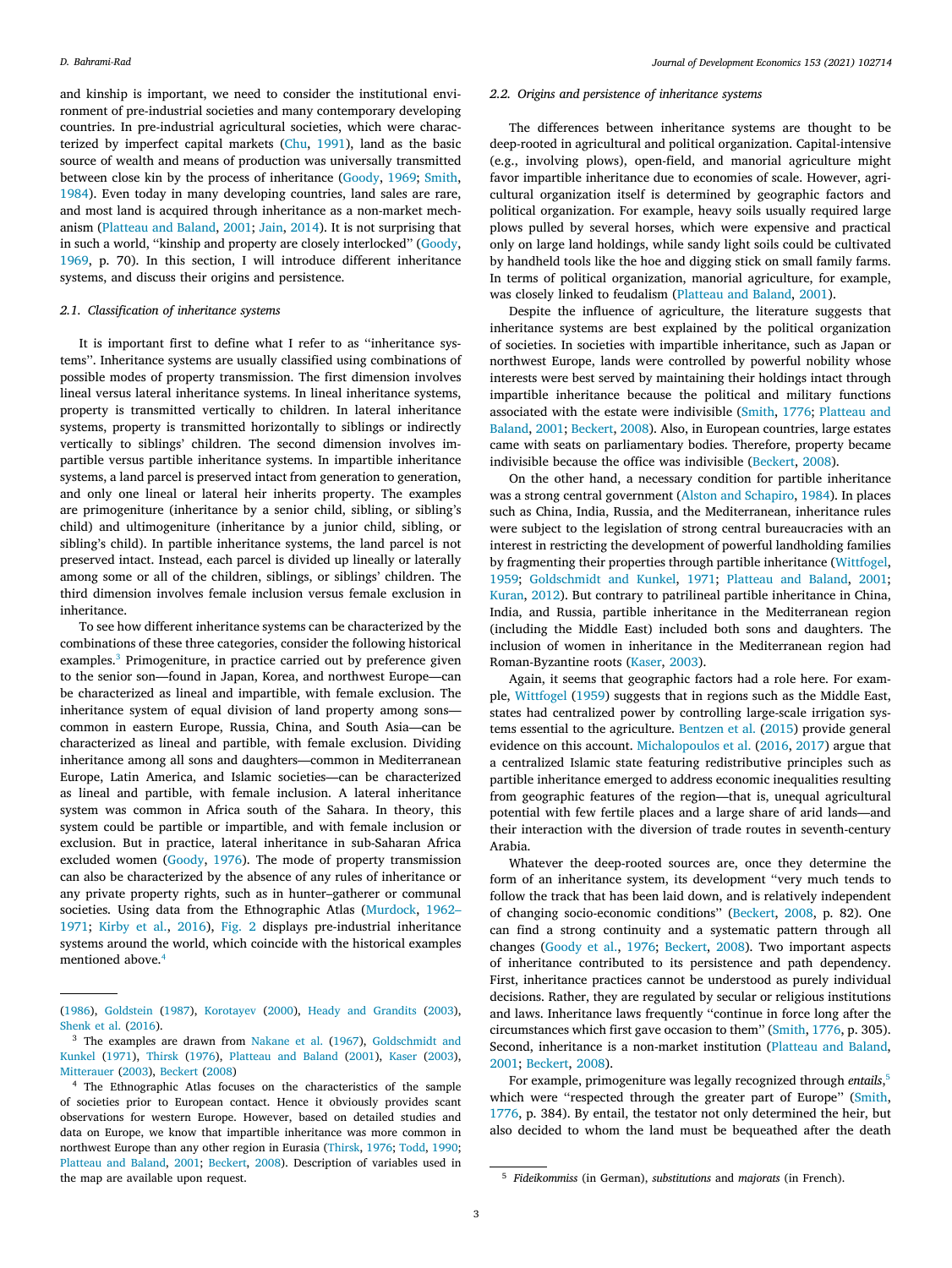

<span id="page-3-1"></span>**Fig. 2.** Inheritance systems of pre-industrial societies from the Ethnographic Atlas, distinguishing *impartible* and *partible* inheritance systems, and for the latter, distinguishing *female inclusion* and *female exclusion* in inheritance.

of the heir. If real property was entailed, it could not be sold by the heir, and it had to be passed on automatically from generation to generation according to the succession determined by the founder. Entails prevented the division of property through sale or inheritance. Therefore, an entailed property was removed from the market process. Aside from enjoying legal recognition for centuries—until 1780 in the United States, 1848 in France, 1919 in Germany, and 1925 in Britain [\(Beckert,](#page-12-29) [2008\)](#page-12-29)—supporters of primogeniture collected more than a dozen biblical verses to give it a Christian foundation [\(Kuran](#page-12-30), [2012\)](#page-12-30). Under strict manorial controls in Europe, even peasants had no right to divide or alienate the land([Platteau and Baland](#page-13-7), [2001](#page-13-7); [Kaser](#page-12-27), [2003\)](#page-12-27).

<span id="page-3-2"></span>In contrast, inheritance has been subject to the partible Qur'anic inheritance law in Islamic societies([Kuran](#page-12-30), [2012\)](#page-12-30). Islamic inheritance law clearly subordinated personal preferences and strengthened the inheritance rights of women.<sup>[6](#page-3-2)</sup> The law took shape in the Mediterranean Middle East region, in Syria and Iraq, which were already accustomed to partible inheritance practices and inclusion of women. However, by entering into the text of the Qur'an, the law became a path-dependent institution for all populations that were introduced to Islam through conquests. Although some Muslim populations attempted to exclude women from inheritance, they were still more likely to inherit than their counterparts in Christian societies because the Qur'an left no space for different interpretations regarding female inheritance([Brunnbauer](#page-12-34), [2003\)](#page-12-34).

Finally, communal and joint property persists in many developing countries. Under these ''archaic regimes'' [\(Ostrom and Hess](#page-13-15), [2000](#page-13-15)), access to land is possible only through membership in a communal assembly or a joint family composed of several generations, and a single member can hardly transfer or alienate their membership right. Thus, land sales and partitions are rare([Ostrom and Hess](#page-13-15), [2000;](#page-13-15) [Jain,](#page-12-6) [2014](#page-12-6); [Casari and Lisciandra,](#page-12-35) [2016\)](#page-12-35).

Due to its deep-rooted origins and its persistence, inheritance is a process critical to the reproduction of the social system itself. It is true

that the differences in inheritance systems were a marked feature of the pre-industrial era. But, as [Goody et al.](#page-12-18) ([1976\)](#page-12-18) argued, ''whatever the reasons, these differences have consequences for the position of women, the structure of social roles, the behavior of kin, and the strategies of family organization'' (p. 35).

#### **3. Conceptual framework**

<span id="page-3-0"></span>To guide my analyses, here I present a simple conceptual framework with supporting evidence from the literature and surveys. I base my arguments on inheritance of land only, both for the sake of clarity and because land was historically the most important form of property, factor of production, and source of wealth. However, my arguments may well apply to other property such as herds or commercial property.

**Lineage.** A lineage is a corporate kinship group consisting of male blood relatives who trace their paternal line to a common male ancestor. Daughters (and their children) are considered only members of their family of marriage, a norm typical to many patrilineal societies such as India([Henrich](#page-12-36), [2015](#page-12-36); [Jain](#page-12-6), [2014](#page-12-6)). Therefore, a daughter's share of inheritance belongs to the husband's lineage.

Analogous to a corporation, a lineage outlasts its current members and aims to achieve a collective goal by sustaining cooperation among members and regulating interactions with non-members, the market, and the state [\(Greif and Tabellini](#page-12-37), [2017\)](#page-12-37). Patrilineal organization of lineages has evolved to create non-overlapping membership and an unambiguous group identity to solve collective action and coordination problems([Strassmann and Kurapati,](#page-13-16) [2016\)](#page-13-16).

**Institutional constraints.** First, there are two inheritance regimes: one in which only males have inheritance rights, and one in which males and females enjoy equal inheritance rights. Second, land markets are absent or imperfect, a characteristic typical of pre-industrial societies and many developing countries such as India [\(Chu](#page-12-21), [1991](#page-12-21); [Platteau and Baland,](#page-13-7) [2001](#page-13-7); [Jain,](#page-12-6) [2014](#page-12-6)). Therefore, exchange of parcels of land is either impossible or very costly, which impedes consolidation of non-contiguous parcels of land owned by a family.

**Technological constraints.** First, land is a factor of production. Second, there are economies of scale in production. Therefore, noncontiguous parcels of land yield lower production compared with an intact land of the same size.

There is large body of literature on the productivity effects of land fragmentation. The evidence from developing countries such as India confirm that land fragmentation indeed sacrifices economies of scale([Deininger et al.,](#page-12-38) [2017](#page-12-38); [Adamopoulos and Restuccia,](#page-11-4) [2020](#page-11-4)). Economies of scale could arise for the following reasons. First, some

<sup>6</sup> Verses 11, 12, and 176 in the fourth chapter of the Qur'an, Surah An-Nisa. Islamic inheritance law limits an individual's power of testamentary disposition to one-third of his estate, and two-thirds of the estate passes to the legal heirs of the deceased under the compulsory rules of inheritance. Legal heirs include children, spouses, parents, and siblings of both sexes. The females among these relatives take only half the share of the male relative of the same degree of relation to the decedent. However, a female must have her firm share of inheritance in all types of property left by her father.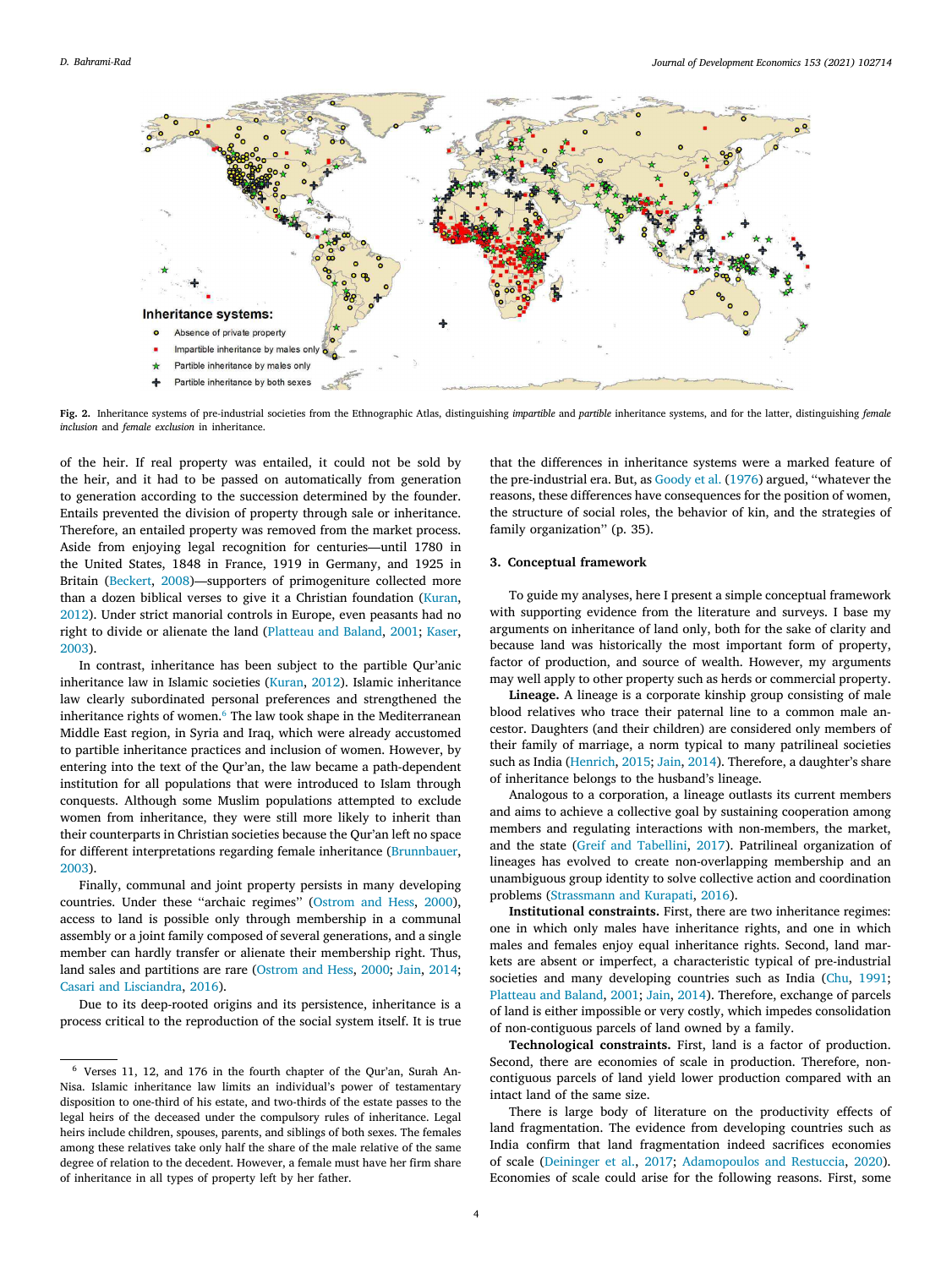forms of agricultural technologies such as plowing and harrowing require larger land parcels([Platteau and Baland,](#page-13-7) [2001](#page-13-7)). Second, some agricultural tasks such as irrigation, drainage, and pest control involve large fixed costs per parcel. Third, non-contiguous plots require more labor time to travel, supervise crops and transport inputs between plots([Simons](#page-13-17), [1985](#page-13-17)). Finally, larger land parcels might be associated with better access to credit([Feder and Onchan,](#page-12-39) [1987\)](#page-12-39) and more political and bargaining power([Smith,](#page-13-13) [1776;](#page-13-13) [Beckert,](#page-12-29) [2008](#page-12-29); [Platteau and](#page-13-7) [Baland,](#page-13-7) [2001\)](#page-13-7).

**Objective function.** Analogous to a corporation, the objective of the lineage is to maximize the present value of future benefits from the capital [\(Brealey et al.,](#page-12-40) [2019\)](#page-12-40), that is, the discounted stream of indefinite future agricultural outputs produced from the lineage's landholdings. This improves the lineage's chance of survival by providing better nutrition, hygiene, and health [\(Chu](#page-12-21), [1991\)](#page-12-21). Since production is a function of land and subject to economies of scale, the objective translates to preserving contiguous parcels of land within the male line.

The objective is fulfilled through internalized norms of lineage members who make marriage decisions for their children accordingly. The norms are usually reinforced by a patriarch or lineage leader. The objective is implicit in many historical and anthropological records. Adam [Smith](#page-13-13) ([1776\)](#page-13-13), for example, describes attempts of European families to hinder any part of the estate from being carried out of the male line. Observing families in contemporary India, [Agarwal](#page-11-5) [\(1998](#page-11-5)) notes how heads of families aim to retain land among male descendants. There are similar accounts from other patrilineal societies as well (see, e.g., [Nakane et al.](#page-13-10), [1967;](#page-13-10) [Chu,](#page-12-21) [1991;](#page-12-21) [Kertzer](#page-12-41), [1993;](#page-12-41) [Cole and Wolf](#page-12-42), [1999;](#page-12-42) [Gabaccia and Iacovetta](#page-12-43), [2002;](#page-12-43) [Colclough](#page-12-44), [2003](#page-12-44); [Abbott,](#page-11-6) [2013\)](#page-11-6).

**Marriage choice.** The lineage needs to choose between inmarriage and outmarriage. In case of inmarriage, female offspring marry members of the male lineage such as a father's brother's son. In case of outmarriage, however, male and female offspring marry outsiders such as strangers or maternal cousins.

Considering the above conceptual framework, let us now see how exclusion and inclusion of women in inheritance impacts the marriage choice in the above framework. With no female inheritance, a father is indifferent regarding whom his children marry, because the land will remain within the male lineage. With female inheritance, however, a father marries his daughter to his brother's son to keep her share of inheritance within the lineage.

[Fig. 3](#page-5-1) depicts a simple segment of a lineage consisting of two brothers who own contiguous parcels of land, and each has a daughter and a son. In case of no female inheritance in chart (a), independent of whether the children marry outsiders or within the lineage, the land parcel of each male member is transferred to his son and remains intact within the lineage. The next charts show the case with female inheritance, chart (b) with outmarriage and chart (c) with inmarriage. In chart (b), marriage of daughters to outsiders means that their shares of land leave the male lineage. Therefore, the land in possession of the lineage in the next generation is halved. This will reduce the stream of future outputs for the lineage. In chart (c), every daughter marries her father's brother's son. Therefore, they are considered members of the lineage, and their share of land belongs to the lineage. The cousin marriage provides the possibility for pooling parcels of land in the new conjugal estate of the cousin married couple. The size of the land in possession of the lineage does not change across generations, and in fact, is the same as in chart (a) where there was no female inheritance at all.

Therefore, whenever female inheritance is the rule, maximizing the stream of future agricultural outputs of the male line, and therefore preserving contiguous parcels of land within the lineage, requires arranging the marriage of a daughter to her father's brother's son. But what if an outsider woman marrying the son also inherits a parcel of land from her father? Under the assumption of absent/imperfect land markets, exchanging parcels of land, and therefore pooling non-contiguous land parcels is impossible or very costly. Thus, the production of the lineage

will decrease due to lower productivity of farming on non-contiguous land parcels. Considering the efficiency costs, a female partner with a plot of land within the lineage is considered a better candidate to preserve the property of the male lineage than an outsider female with the same size and quality of land plot.

Avoiding fragmentation of land by the means of inmarriage is well documented in the literature (see, e.g., [Goody et al.,](#page-12-18) [1976;](#page-12-18) [Korotayev](#page-12-5), [2000;](#page-12-5) [Heady and Grandits](#page-12-25), [2003](#page-12-25); [Cavalli-Sforza et al.](#page-12-45), [2004](#page-12-45); [Shenk](#page-13-9) [et al.](#page-13-9), [2016\)](#page-13-9). The evidence from developing countries also confirms the link. For example, around 20% of cousin-married respondents in Pakistan and Bangladesh (both Muslim countries with female inheritance laws) state that fragmentation of the property is the reason behind their cousin marriage [\(Mobarak et al.](#page-12-46), [2019\)](#page-12-46).

There are a few points to note here. First, the above setup encourages marriage of a daughter to her father's brother's son, a paternal first cousin, to maintain her share of land within the male line. However, this is not the case for marriage of the daughter to maternal first cousins (i.e., mother's brother's son and mother's sister's son). Since maternal cousins belong to lineages other than the father's lineage, marriage to them will diffuse a daughter's share of land out of the father's lineage.

Second, lineages often include more distant male relatives. Therefore, attempts to keep the land within extensive lineages could also lead to marriage between remote cousins such as second cousins. Third, as long as the lineage is able to arrange the marriage of all daughters with eligible partners within the lineage, there is less incentive to exert control over the marriage of remaining male members. A son's share of inheritance belongs to the male lineage even if he marries an outsider with a contiguous parcel of land. This is not the case for daughters: a daughter's marriage to any outsider diffuses the land out of the lineage. Therefore, men have on average more freedom in their marriage choices.

Fourth, cousin marriage might reduce various other costs for the lineage. For one thing, anthropological records show that in case of double cousin marriage, in fact no land changes hands at the marriage [\(Pine](#page-13-18), [2003\)](#page-13-18), which means zero transaction costs due to transferring property across generations. For another, by excluding outsiders, cousin marriage reduces the rivalries and conflicts over inheritance by creating overlapping interests and doubly relating siblings to each other through the young couple and their grandchildren([Shenk et al.](#page-13-9), [2016](#page-13-9)). Also, in case of cousin marriage, men also take advantage of existing relationships. They know each other and have a sense of each other's personalities and how to work together, which is an advantage for the male lineage as a group of cooperators [\(Shenk et al.](#page-13-9), [2016](#page-13-9)). In contrast, outmarriage might diminish local skills and the stock of knowledge over time and across generations([Bidner and Eswaran,](#page-12-47) [2015\)](#page-12-47).

Finally, the possibility of daughters contesting for their share of inheritance is sufficient to produce the cousin marriage outcome even if it is not associated with the actual ownership of property. In fact, by alleviating concerns for the welfare of offspring and the potential for conflict between siblings, cousin marriage makes it easier to prevent actual ownership of property by women. Note that in the case of double cousin marriage in chart (c), a daughter has no incentive for actual property ownership if she cares only about the welfare of her offspring. With double cousin marriage, in the next generation, the land will be reallocated among her children and will benefit them even if parcels of land belong to male relatives (i.e., her brother and cousin/husband).

**Female economic participation.**The effect of female inheritance on female economic participation follows the standard economic models of labor supply. A woman's labor supply decision has two key ingredients: opportunity cost and income. A higher wage increases the opportunity cost and has a substitution effect that encourages working, but also has an offsetting income effect that reduces working. However, an increase in unearned income only has an income effect resulting in reduced work.

Since inheriting property increases women's lifetime unearned income, it is expected to reduce their labor supply. Rather than actual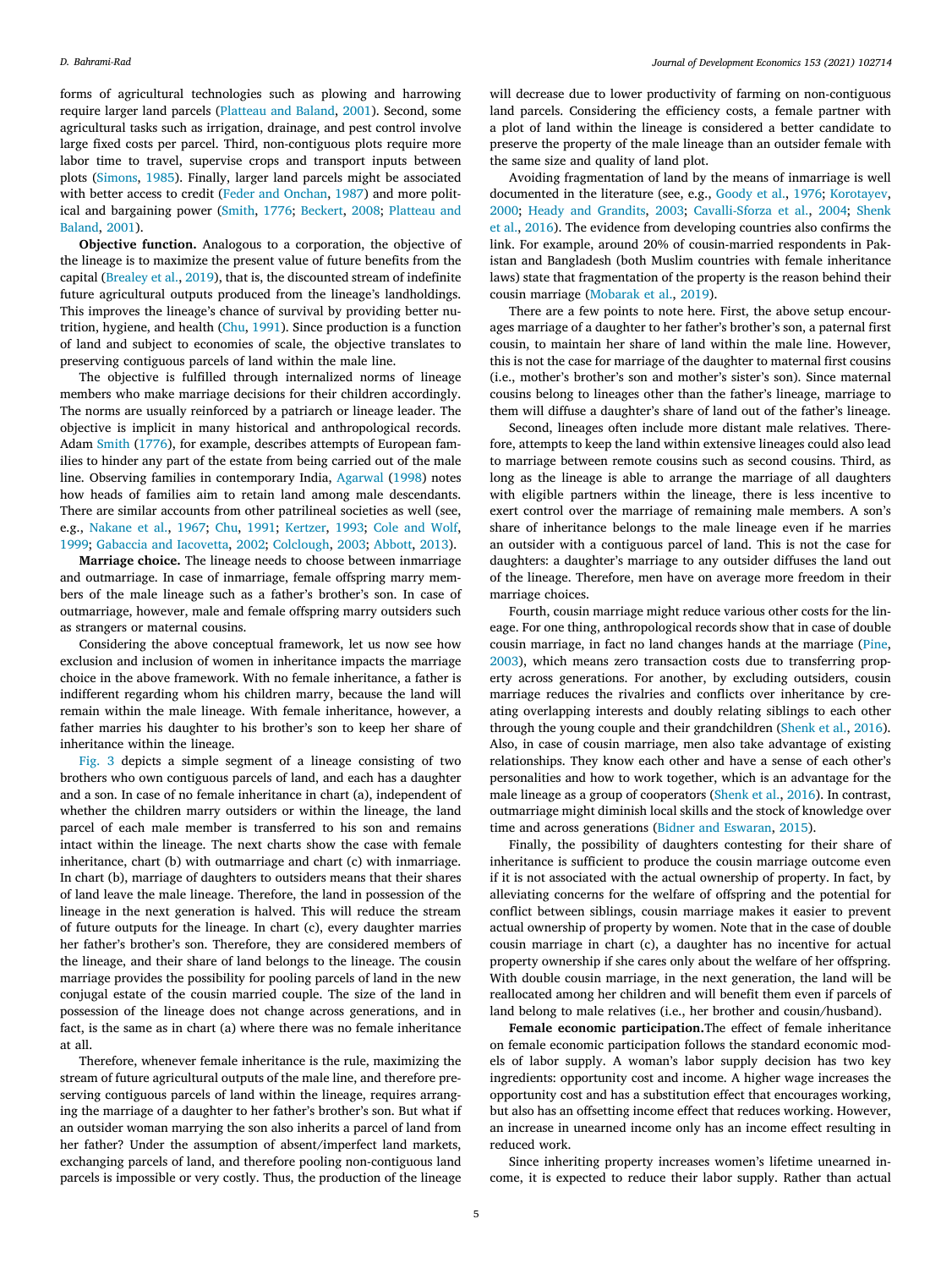

<span id="page-5-1"></span>Fig. 3. Triangles, circles, lines, and "=" represent males, females, descent bonds, and marriage respectively. The first generation starts with two brothers, and thereafter, every family has one son and one daughter. Black triangles represent those within the male lineage. Chart (a): No female inheritance: primogeniture retains the family land intact and within the male lineage. Chart (b): Female inheritance and outmarriage: female offspring marrying outsiders fragments the land and diffuses land parcels out of the male lineage. Chart (c): Female inheritance and cousin marriage: inmarriage decreases land fragmentation and keeps land parcels within the lineage.

property ownership by daughters, the same effect can be caused by increased bargaining power of women leading to alternative transfers such as higher dowries and gifts [\(Roy](#page-13-0), [2015\)](#page-13-0).

One would also expect a relatively higher income effect for women in blue-collar jobs (such as farm work). Blue-collar jobs are difficult, less compatible with domestic duties, and are subject to social stigmas that reduce the social status of the family([Goldin](#page-12-7), [1994\)](#page-12-7). Therefore, only at low levels of income, women work in manual jobs as secondary workers of the family in order to cover the subsistence needs. However, with an unearned income to contribute to the basic needs of the family, there is a strong incentive for women to withdraw from the labor market and spend relatively more time on domestic activities. On the other hand, the reduced labor supply due to the income effect should be lower in white-collar jobs such as clerical and services sectors, which are more acceptable forms of employment for women or even a source of social status([Dessing,](#page-12-48) [2002\)](#page-12-48).

This is consistent with evidence from India suggesting that with a relative affluence, women avoid working on farms, which is considered difficult and low status [\(Mammen and Paxson](#page-12-49), [2000](#page-12-49); [Acharya](#page-11-7), [2002](#page-11-7)). The data from India also confirms that women in poorer families are much more likely to work as farm laborers (33% in the lowest quintile versus 3% in the highest quintile).

Inheritance rights also increase women's bargaining power in the family, even if they are not accompanied by actual property ownership. This will allow them to avoid free or low compensation work for the family. Therefore, compared with self-employed women, we should expect a larger income effect and decrease in labor supply among women working for their families.

## **4. The Hindu Succession (Amendment) Act of India**

<span id="page-5-0"></span>Since 1956, property rights for Hindus (also Sikhs, Jains, and Buddhists) in India have been governed by the Hindu Succession Act (HSA). The act applies to all states except Jammu and Kashmir, and it explicitly exempts Muslims, Christians, Parsis, and Jews. As in traditional Hindu law, under the HSA women had no rights to joint family property (including land and other ancestral assets). Since 1956, some states have amended the Act so that both sons and daughters have a right to joint family property (Kerala in 1976; Andhra Pradesh in 1986; Tamil Nadu in 1989; Maharashtra and Karnataka in 1994). However, these amendments applied only to women who were not yet married at the time of the reform in their state. In the other 29 states,<sup>[7](#page-5-2)</sup> men

<span id="page-5-3"></span>remained the sole joint heirs of family property until 2005. In response to international agreements—such as the Beijing Platform for Action<sup>[8](#page-5-3)</sup> that emphasize the importance of women's land and property rights, the government of India prepared and introduced the Hindu Succession (Amendment) Bill to parliament (Rajya Sabha) in 2004. The Hindu Succession (Amendment) Act was passed in 2005, and applied to any disposition, alienation, and partition of property that had taken place after December 20, 2004. Under the amendment, all daughters, including married daughters, are also joint heirs in family property such as agricultural land.<sup>[9](#page-5-4)</sup>

<span id="page-5-4"></span>The states that passed amendments to the HSA before 2004 are the farthest southern states, which were traditionally more gender equal for two reasons. First, their traditional schools of law (the Madras and Bombay sub-schools) were more liberal in recognizing the rights of women([Halder and Jaishankar](#page-12-50), [2008\)](#page-12-50). Second, southern states mostly were ryotwari areas under the British land revenue systems. In the ryotwari areas, women's landownership is higher due to higher land ownership by peasants([Choudhury et al.](#page-12-51), [2017](#page-12-51)). Southern states agreed to include female inheritance rights when the HSA was passed in 1956. However, the northern states dismissed the idea by a majority vote, and the traditional laws of female exclusion in joint property were maintained until 2005([Agarwal,](#page-11-8) [1995;](#page-11-8) [Anderson and Genicot](#page-12-14), [2015](#page-12-14)). Interestingly, Hindus in southern India have historically experienced much higher cousin marriage rates compared with Hindus in the other states (see [Fig. 4\)](#page-6-1); in the sample of those married in or after 2000, the rate was 22.5% in the states that passed local amendments in the past, versus 6.5% in other 29 states. This historical difference in the marriage patterns of the southern and northern states might partly be a consequence of their different traditional attitudes to female inheritance. Therefore, there might be concerns regarding the endogeneity of the amendments in the five states.

For several reasons, I focus here on other 29 states and the 2005 amendment only. First, endogeneity of the amendments in the five states is possible, as discussed above. Second, under the past amendments in the five states, only unmarried women were eligible to inherit.

<sup>7</sup> Excluding Jammu and Kashmir, which was exempt from the HSA, and Telangana, which was part of Andhra Pradesh until 2014.

<sup>8</sup> Government of India, National review on the Implementation of Beijing Declaration and Platform for Action, 2015, p. 12.

<span id="page-5-2"></span><sup>&</sup>lt;sup>9</sup> In a joint Hindu family coparcenary, when person A inherits a property from his father, then that property also becomes the coparcenary property of person A's children, grandchildren, and great grandchildren, and they will acquire equal coparcenary right in such property by virtue of their birth. Therefore, person A can will only his share of joint property or any self-acquired property, and he cannot disinherit his sons and daughters by will.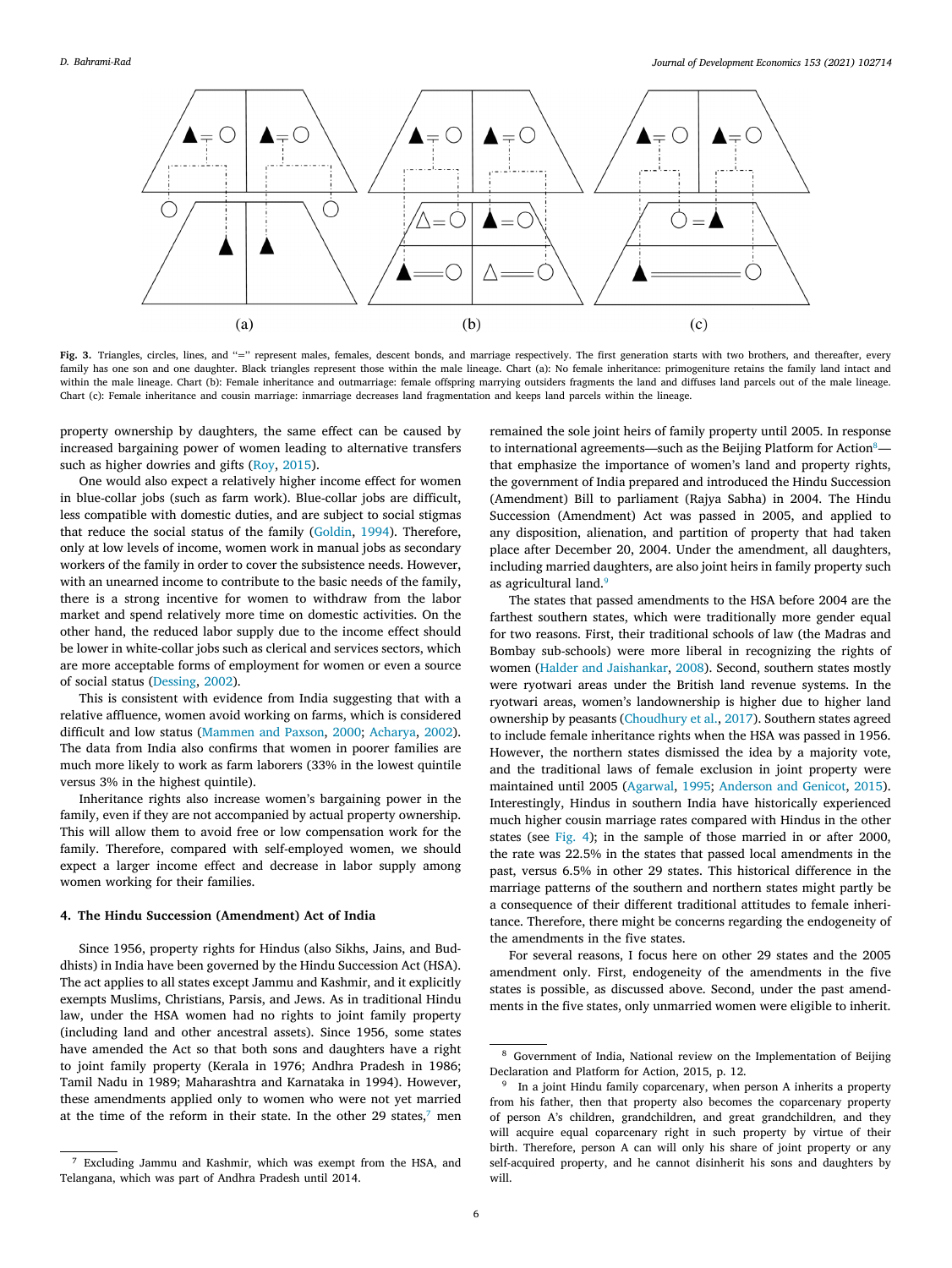

<span id="page-6-1"></span>**Fig. 4.** Cousin marriage rates among Hindu women across Indian states, 1992–2016. *Source:* the National Family Health Survey of India.

Therefore, timing of marriages might have responded to the amendments. That is, the anticipation of the amendments, families who did not want their daughters to be eligible married them just before the law passed [\(Heath and Tan](#page-12-2), [2020](#page-12-2)). This is not a concern for the 2005 amendment, under which both married and unmarried women were eligible for inheritance. Third, past amendments not only were different from the 2005 amendment, but also were in some cases different from each other. For example, the amendment of the state of Kerala removed the legal status of the joint family altogether. Fourth, theoretically it is not obvious whether in each of the five states the national 2005 amendment imposed female inheritance even more strictly or led to its looser imposition.

#### *4.1. Hindu women's land ownership in practice*

There is little evidence that female inheritance reforms in India have actually increased land ownership among women. Local amendments in southern states had virtually no impact on the actual likelihood of inheritance for women [\(Bates,](#page-12-52) [2004](#page-12-52); [Brule](#page-12-53), [2012](#page-12-53); [Roy](#page-13-0), [2015](#page-13-0)). It is not possible to test the effectiveness of the 2005 amendment yet. $10$ However, there is little evidence that the 2005 amendment has sharply increased female inheritance in India.

For example, there is only a 2 percent increase in women's land ownership status within a period of 18 years from 1994 to 2012. Also, according to Agricultural Censuses, India has witnessed a marginal increase in share of female landowners from 11.70 percent in 2005–06 to 12.79 percent in 2010–11 and 13.9 percent in 2015-16 [\(Choudhury](#page-12-51) [et al.,](#page-12-51) [2017;](#page-12-51) [Center for Land Governance](#page-12-54), [2020](#page-12-54)). The rates are relatively higher for southern states, likely due to a combination of their more gender-equal traditional schools of law, the ryotwari land system, and local amendments in the past.

Many factors may have contributed to the inefficiency of amendments in promoting female property ownership. One, the awareness of the HSA laws and women's legal rights is still low among Hindu families. For example, according to a 2011 survey in Andhra Pradesh, a state that has experienced a local amendment in 1994 and a national amendment in 2005, only 14% of women have heard of the HSA, and among them, only 40% were aware that the HSA gives equal inheritance right to sons and daughters [\(U.N. Women,](#page-13-19) [2011\)](#page-13-19). Two, institutions and local authorities often discriminate against women in access and ownership of land resources. In 2012, for example, local authorities in the Jind district in Haryana banned married women from seeking a share in parental property, decreeing that every married girl has to give up her share of parental land and transfer it to her brothers, otherwise she has to pay a fine [\(Sircar and Fletschner,](#page-13-20) [2014](#page-13-20)). Three, many parents see daughter's dowry as a substitute of land and other properties in their inheritance. [Roy](#page-13-0) ([2015\)](#page-13-0) argues that HSA amendments may have encouraged dowry payments. Parents appear to be compensating their daughters for disinheriting them from household property by transferring to them alternative forms of wealth such as dowries. Four, under social pressure, many women are forced to give up their share of their parents' property in favor of their brothers, for example, due to the fear of breaking familial bonds. According to a survey, being on bad terms with the community and their families and brothers are the main reasons why the majority of women in Bihar and Andhra Pradesh did not even want to inherit land from their parents([U.N. Women](#page-13-19), [2011\)](#page-13-19). Five, even when women do get land in their own names through inheritance or dowry, the decision making power on use of the land mostly remains in the hands of male relatives.

As argued in Section [3](#page-3-0), the possibility of daughters contesting for their share of inheritance (and not necessarily their actual inheritance and property ownership) could deliver the same outcomes of increased cousin marriage and reduced female economic participation, as predicted in this study.

#### **5. Data and identification strategy**

<span id="page-6-0"></span>In this section, I define two groups of outcome variables for marriage with relatives and female economic participation and estimate the impact of the 2005 amendment on outcome variables using a difference-in-differences approach. I use data collected from adult women (15–49 years old) by the National Family Health Survey (NFHS) of India, a repeated cross-sectional survey conducted in four rounds between 1992 and 2016. I dropped observations of respondents with unknown religions and a few observations on Jews and Parsis.

<span id="page-6-2"></span>In the difference-in-differences model, the first difference I use is the religion of the respondent. The amendment should have had an impact on Hindu women (Hindus, Sikhs, Jains, or Buddhists) but not women from the exempted religions (Muslims, Christians). The second difference I use is exposure to the amendment, as measured by the year of the first marriage. The decision to marry a relative could have been affected by the amendment only if the marriage took place after the amendment, in or after 2005. Similarly, assuming that labor force participation has evolved differently for women married after the amendment, their economic participation rates at the time of the survey should be different from the rates of women who married before the amendment.

I define four dummy variables for marriage with relatives. The first variable is marriage to blood relatives which takes value 1 for marriage to any blood relative (first cousin, second cousin, and other blood relatives such as second cousins, uncles, etc.). This constitutes 6% of all marriages. I also defined three dummy variables for components of marriage to blood relatives: marriage to paternal first cousins (33% of marriages to blood relatives), marriage to maternal first cousins (29% of marriages to blood relatives), and marriage to other relatives such as second cousins, uncles, etc. (38% of marriages with blood relatives). Note that the NFHS data distinguishes father's side and mother's side of the marriage only for the first cousin marriages.

I also define six dummy variables for female economic participation as follows. The first variable is working, which takes value 1 if the respondent has worked in the last 12 months. Then I define two dummy variables for its components with respect to economic sectors: working in agriculture and working in non-agriculture

<sup>10</sup> The Rural Economic and Demographic Survey which includes retrospective information on all members of the household such as their landownership is available only in four rounds between 1971 and 2006.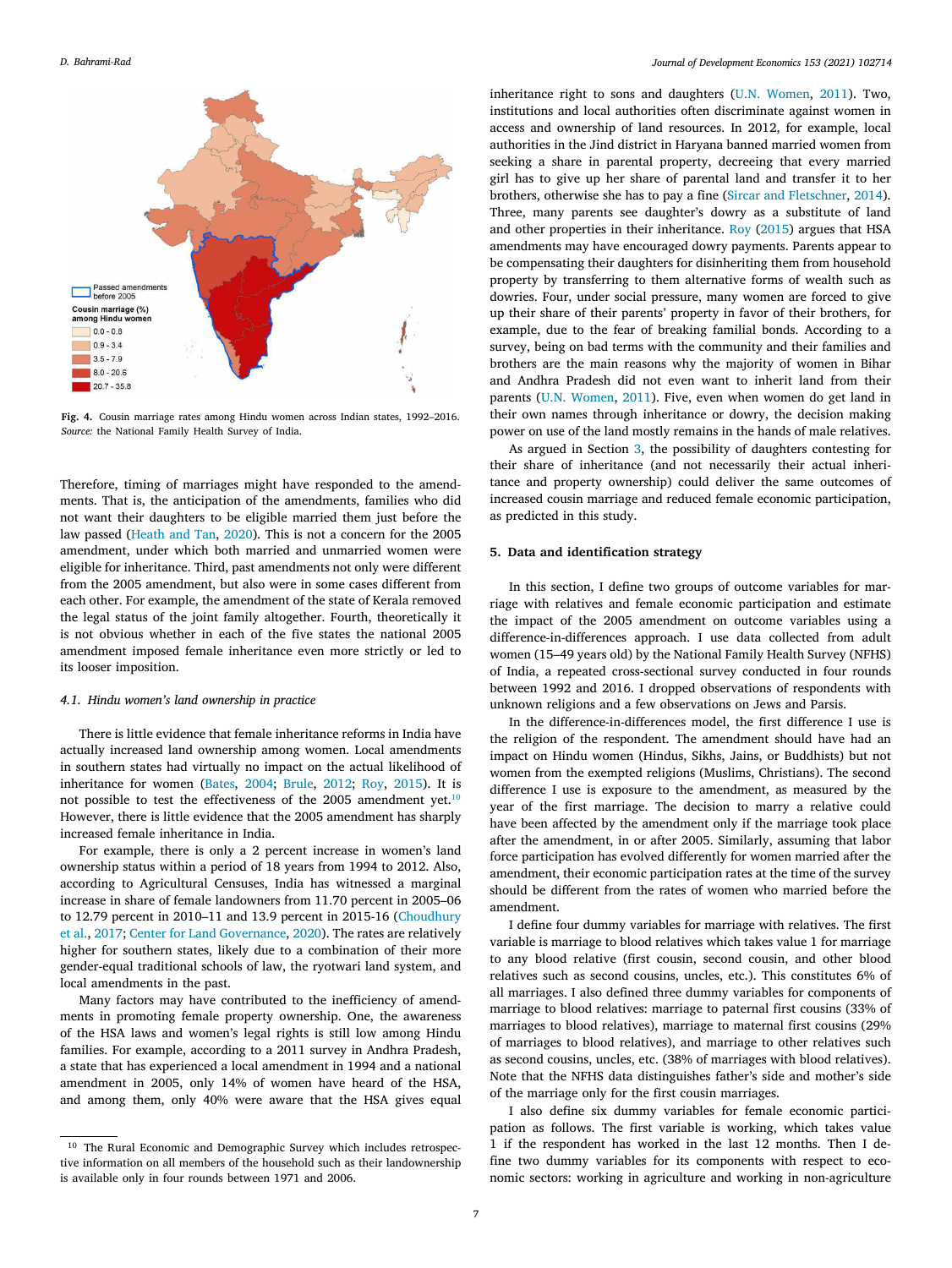(professional/technical/managerial/clerical/sales/services and domestic/manual). I also define three dummy variables for the components with respect to relation to the employer: working for family members, working for someone else, and being self-employed.

I assume that an outcome  $y$  for woman *i* of religion  $r$ , from state  $s$ , born in year  $\tau$ , married for the first time in year  $t$  is a function with the following form:

$$
y_{irrts} = \alpha + \beta_1 T_{irt} + \beta_2 \gamma_r + \beta_3 \delta_t + \beta_4 \theta_s + \beta_5 \lambda_\tau + \beta_6 (\theta_s \times \lambda_\tau)
$$
  
+  $\beta_7 (\theta_s \times \gamma_r) + \beta_8 X_{ircts} + \epsilon_{ircts}$ 

<span id="page-7-1"></span> $T_{irt'}$  captures a woman's treatment status and takes value 1 if she is a Hindu (i.e., Hindu, Sikh, Jain, or Buddhist) and married for the first time in or after 2005.<sup>[11](#page-7-1)</sup> The coefficient of interest is  $\beta_1$ , which identifies the effect of exposure to the amendment. The religion dummy variable ( $\gamma_r$ ) takes value 1 if a woman is a Hindu, and takes value 0 if she is a Muslim or Christian. It captures time-invariant characteristics of Hindus. Marriage year fixed effects  $(\delta_t)$  control for time-series changes of the outcome variable across marriage cohorts. State fixed effects  $(\theta_s)$  control for time-invariant characteristics of the states. Birth year fixed effects ( $\lambda_\tau$ ) control for time-series changes of the outcome variable across birth cohorts. State-birth year fixed effects  $(\theta_s \times \lambda_{\tau})$  control for state-specific changes over time. Religion-state fixed effects  $(\theta_s \times \gamma_r)$ control for time-invariant characteristics of Hindus across the states. Finally, a vector of observable characteristics  $(X_{ints})$  controls for the respondent's education (four categories); wealth quintile; dummy variables for whether she lives in an urban region, whether she is a member of a scheduled caste, and whether she is a member of a scheduled tribe; and finally, fixed effects for rounds in which respondents are surveyed.

#### **6. Results**

<span id="page-7-0"></span>In this section, I present regression results for two groups of outcome variables. [Table 1](#page-8-0) shows regression results for marriage with relatives. Due to the low number of states (i.e., 29), I cluster standard errors at the level of primary sampling unit. But I later check the robustness with standard errors clustered at state level. I start with the simplest difference-in-differences model in the first column and then gradually add more interactions in the next two columns. Column (3) presents the results from the full regression specification above. Table A1 of Appendix A includes the descriptive statistics of variables.

Regression results from [Table 1](#page-8-0) indicate that being a Hindu is negatively associated with cousin marriage since Muslims—who constitute 56% of the dropped category—have much higher cousin marriage rates (with 18.7% versus 4.7% among Hindus). The result from the regression with the full specification indicate that exposure to the amendment has increased the likelihood of marrying a blood relative by 1%. The coefficient is statistically significant and also economically significant considering the mean of dependent variables for the Hindu sample and compared with the coefficients of individual-level controls such as wealth and education in full regressions results presented in Table A2 of Appendix A.

I then examine the impact of exposure to the amendment on components of marriage to blood relatives, i.e., marriage to paternal first cousins, marriage to maternal first cousins, marriage to other blood relatives. Coefficients of exposure to the amendment are significant in regressions except for maternal first cousins. The exposure increases marriage to paternal cousins by 0.8% (∼6% of SD) and marriage to other blood relatives by 0.4% (∼3% of SD). Below, I will discuss why we do not see the same effect on marriage to maternal first cousins.

The identifying assumption of the difference-in-differences approach is the identical counterfactual trends in treatment and control groups.

To provide some supporting evidence on this account, [Fig. 5](#page-8-1) presents an event-study analysis by including lags and leads of the treatment, i.e. interactions between Hindu dummy and two-year intervals of marriage before and after the amendment. I perform the event study with two-year intervals instead of one year in order to get estimates that are robust and more precise. The post-treatment period is defined as beginning with the two-year interval consisting of the years the amendment bill was introduced (2004) and passed (2005).

The event studies are informative. First and most importantly, the estimated coefficients of leads are insignificant in all dependent variables, which indicates the absence of pre-existing trends. Second, they confirm the differences in the impact of exposure to the amendment on components of marriage with blood relatives. There is a significant jump in marriage to paternal first cousins, and to some extent, other blood relatives among Hindu women married at the time of or right after the amendment. It is likely that the initial jump in paternal cousin marriages is due to the expectations of daughter's inheritance, and the effect wears out over time once families realize that female inheritance does not have to be materialized.

In case of maternal first cousins, there is no significant change among Hindu women exposed to the amendment. Comparing the statistical significance and magnitude of coefficients, R-squared across regressions, and the event studies suggest that the significant increase in marriage with blood relatives is mainly driven by marriage to blood relatives on the paternal side. This is consistent with arguments and anthropological evidence that marriage to the father's brother's daughter is an important mechanism to keep property within the male lineage. Some increase in marriage to other blood relatives is not surprising, considering that it includes marriage to second cousins and uncles on the father's side as well.

Considering prohibitions on cousin marriages in many Hindu communities and also in the Hindu Marriage Act of 1955([Bittles,](#page-12-55) [2002](#page-12-55); [Banerjee and Roy,](#page-12-56) [2002](#page-12-56)), the results above highlight the importance of marriage arrangements in response to female inheritance laws. We should note that cousin marriage is only one of many possible strategies to deal with the consequences of female inheritance. For example, [Roy](#page-13-0) ([2015\)](#page-13-0) shows that parents might also gift away their property to their sons in order to circumvent female inheritance laws.

[Table 2](#page-9-1) presents regression results for female economic participation. Table A1 of Appendix A includes the descriptive statistics of variables. Being a Hindu is positively associated with female economic participation, since Muslims—who constitute 56% of the dropped category—have lower female economic participation rates (20% versus 33.8% among Hindus). The result from the regression with the full specification indicates that women exposed to the amendment are 6.8% less likely to have been working within the last 12 months. The coefficient is statistically significant and also economically significant considering the mean of dependent variables for the Hindu sample and compared with the coefficients of individual-level controls in full regressions results presented in Table A3 of Appendix A.

Next, I examine two aspects of the impact of exposure to the amendment on components of economic participation: whether the individual works in agriculture section or non-agriculture section and whether the individual works for family, someone else, or herself. The results from the top panel indicate that the exposure to the amendment decreases the likelihood of working in agriculture and non-agriculture sectors by 5% (∼13% of SD) and 1.8% (∼5% of SD) respectively. The results from the bottom panel show that the exposure to the amendment reduces working for family, working for someone else, and being selfemployed by 3.9% (∼10% of SD), 2.1% (∼7% of SD), and 0.8% (∼3.6% of SD) respectively.

The results from event studies in [Fig. 6](#page-10-1) depicts a similar image. There is a significant drop in working, working in agriculture, and working for family among Hindus in years after exposure to the amendment. They also indicate the absence of pre-existing trends for these variables. However, in case of working in non-agriculture section, a

<sup>&</sup>lt;sup>11</sup> I could alternatively define the treated group as those married in or after 2004—the year the amendment bill was prepared and introduced by the government. The results are qualitatively the same.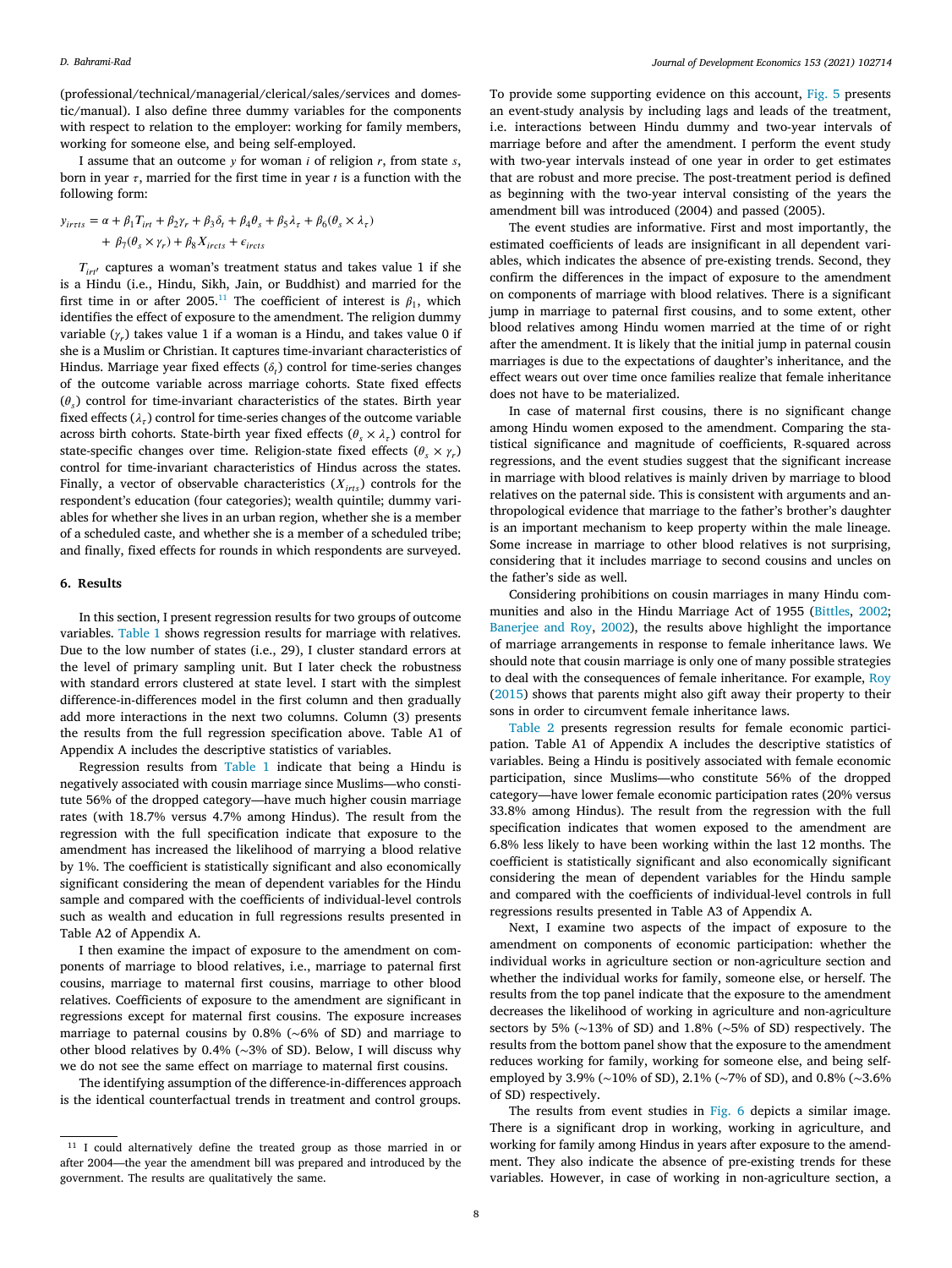#### **Table 1**

Difference-in-differences analyses of outcome variables for marriage with relatives using data on Indian women. Full regression results are reported in Table A3 of Appendix A. Individual-level controls include caste, tribe, and urban dummy variables; education and wealth; and survey round fixed effects. The omitted state is Andaman and Nicobar Islands. OLS estimates are reported with robust standard errors, clustered at the level of the primary sampling unit, in parentheses. State level clustered robust standard errors for regressions with full specification are reported in Table A4 of Appendix A. \*\*\*, \*\*, and \* indicate significance at the 1, 5, and 10% levels.

<span id="page-8-0"></span>

| <b>VARIABLES</b>             | Marriage to blood relatives<br>(Hindu sample mean=0.047, SD=0.237)                |             |             | Marriage to paternal first cousins<br>(Hindu sample mean= $0.015$ , SD= $0.140$ ) |                            |             |  |
|------------------------------|-----------------------------------------------------------------------------------|-------------|-------------|-----------------------------------------------------------------------------------|----------------------------|-------------|--|
|                              | (1)                                                                               | (2)         | (3)         | (1)                                                                               | (2)                        | (3)         |  |
| Subject to amend.            | $0.014***$                                                                        | $0.010***$  | $0.010***$  | $0.010***$                                                                        | $0.008***$                 | $0.008***$  |  |
|                              | (0.003)                                                                           | (0.003)     | (0.003)     | (0.002)                                                                           | (0.002)                    | (0.002)     |  |
| Hindu                        | $-0.119***$                                                                       | $-0.098***$ | $-0.097***$ | $-0.048***$                                                                       | $-0.051***$                | $-0.050***$ |  |
|                              | (0.003)                                                                           | (0.009)     | (0.009)     | (0.002)                                                                           | (0.005)                    | (0.005)     |  |
| Observations                 | 461,675                                                                           | 461,675     | 461,675     | 461,675                                                                           | 461,675                    | 461,675     |  |
| R-squared                    | 0.043                                                                             | 0.057       | 0.057       | 0.021                                                                             | 0.030                      | 0.030       |  |
|                              | Marriage to maternal first cousins<br>(Hindu sample mean= $0.011$ , SD= $0.130$ ) |             |             | Marriage to other blood relatives<br>(Hindu sample mean= $0.021$ , SD= $0.149$ )  |                            |             |  |
|                              | (1)                                                                               | (2)         | (3)         | (1)                                                                               | (2)                        | (3)         |  |
| Subject to amend.            | $-0.001$                                                                          | $-0.003$    | $-0.003$    | $0.005***$                                                                        | $0.004**$                  | $0.004**$   |  |
|                              | (0.002)                                                                           | (0.002)     | (0.002)     | (0.001)                                                                           | (0.002)                    | (0.002)     |  |
| Hindu                        | $-0.049***$                                                                       | $-0.035***$ | $-0.035***$ | $-0.022***$                                                                       | $-0.011***$<br>$-0.012***$ |             |  |
|                              | (0.001)                                                                           | (0.004)     | (0.004)     | (0.001)                                                                           | (0.004)                    | (0.004)     |  |
| Observations                 | 461,675                                                                           | 461,675     | 461.675     | 461,675                                                                           | 461,675                    | 461,675     |  |
| R-squared                    | 0.021                                                                             | 0.030       | 0.030       | 0.008                                                                             | 0.012                      | 0.012       |  |
| Marriage year FE             | yes                                                                               | yes         | yes         | yes                                                                               | yes                        | yes         |  |
| State FE                     | yes                                                                               | yes         | yes         | yes                                                                               | yes                        | yes         |  |
| Birth year FE                |                                                                                   |             |             |                                                                                   |                            |             |  |
| State $\times$ Birth year FE |                                                                                   | yes         | yes         |                                                                                   | yes                        | yes         |  |
| State $\times$ Hindu FE      |                                                                                   | yes         | yes         |                                                                                   | yes                        | yes         |  |
| Individual-level controls    |                                                                                   | yes         | yes         |                                                                                   | yes                        | yes         |  |
|                              |                                                                                   |             | yes         |                                                                                   |                            | yes         |  |



<span id="page-8-1"></span>Fig. 5. Event study of the effect of exposure to female inheritance amendment on outcome variables for marriage with relatives. Coefficient estimates and 95% confidence intervals from the set of interactions between Hindu dummy variable and two-year intervals of marriage. Post-treatment starts at time 0; the two-year interval consisted of 2004 and 2005. Interactions are expressed relative to time -1, the omitted two-year interval (2002–2003) which serves as the baseline.

significant drop in the variable starts later, and also, a pre-existing trend cannot be ruled out. There are also no significant changes in working for someone else and being self-employed among the treated groups.

Comparing results from regression analyses and event studies suggests that the decline in female economic participation mainly comes from the decline in working in agriculture and for family. These are forms of female economic participation among poorer and less educated

families. Therefore, it is not surprising to see a larger income effect of female inheritance in the case of working in agriculture and for family. Two points make this connection clearer. First, working in agriculture and for family are negatively associated with wealth and education while the correlations are positive for working in non-agriculture and being self-employed. Second, the coefficient of education is significant and negative for working in agriculture and for family but positive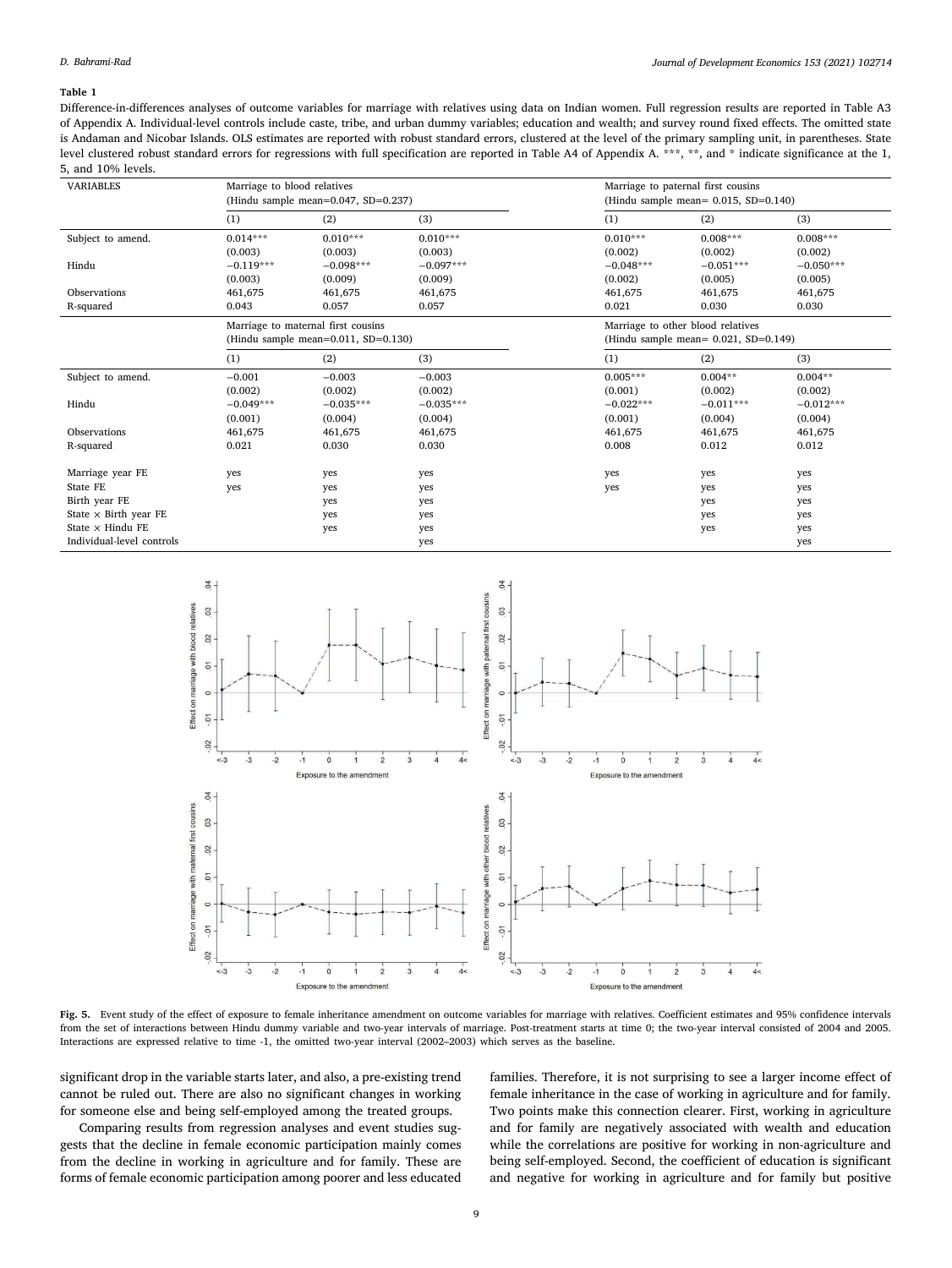#### **Table 2**

Difference-in-differences analyses of outcome variables for female economic participation using data on Indian women. Full regression results are reported in Table A3 of Appendix A. Individual-level controls include caste, tribe, and urban dummy variables; education and wealth; and survey round fixed effects. The omitted state is Andaman and Nicobar Islands. OLS estimates are reported with robust standard errors, clustered at the level of the primary sampling unit, in parentheses. State level clustered robust standard errors for regressions with full specification are reported in Table A4 of Appendix A. \*\*\*, \*\*, and \* indicate significance at the 1, 5, and 10% levels.

<span id="page-9-1"></span>

| <b>VARIABLES</b>             | Working<br>(Hindu sample mean= $0.338$ , SD= $0.473$ )    |             |             | Working in agriculture<br>(Hindu sample mean= 0.193, SD=0.390)          |             |             | Working in non-agriculture<br>(Hindu sample mean= $0.140$ , SD= $0.352$ ) |            |             |
|------------------------------|-----------------------------------------------------------|-------------|-------------|-------------------------------------------------------------------------|-------------|-------------|---------------------------------------------------------------------------|------------|-------------|
|                              | (1)                                                       | (2)         | (3)         | (1)                                                                     | (2)         | (3)         | (1)                                                                       | (2)        | (3)         |
| Subject to amend.            | $-0.050***$                                               | $-0.074***$ | $-0.068***$ | $-0.041***$                                                             | $-0.058***$ | $-0.050***$ | $-0.008$                                                                  | $-0.016**$ | $-0.018***$ |
|                              | (0.008)                                                   | (0.008)     | (0.008)     | (0.007)                                                                 | (0.007)     | (0.006)     | (0.006)                                                                   | (0.007)    | (0.006)     |
| Hindu                        | $0.069***$                                                | $0.088***$  | $0.088***$  | $0.066***$                                                              | $0.088***$  | $0.129***$  | 0.001                                                                     | $-0.009$   | $-0.048***$ |
|                              | (0.005)                                                   | (0.016)     | (0.016)     | (0.005)                                                                 | (0.009)     | (0.010)     | (0.004)                                                                   | (0.016)    | (0.016)     |
| Observations                 | 260,264                                                   | 260,264     | 260,264     | 260,264                                                                 | 260,264     | 260,264     | 260,264                                                                   | 260,264    | 260,264     |
| R-squared                    | 0.072                                                     | 0.086       | 0.152       | 0.071                                                                   | 0.096       | 0.199       | 0.026                                                                     | 0.041      | 0.067       |
|                              | Working for family<br>(Hindu sample mean=0.181, SD=0.383) |             |             | Working for someone else<br>(Hindu sample mean= $0.110$ , SD= $0.310$ ) |             |             | Being self-employed<br>(Hindu sample mean= $0.047$ , SD= $0.220$ )        |            |             |
|                              |                                                           |             |             |                                                                         |             |             |                                                                           |            |             |
|                              | (1)                                                       | (2)         | (3)         | (1)                                                                     | (2)         | (3)         | (1)                                                                       | (2)        | (3)         |
| Subject to amend.            | $-0.037***$                                               | $-0.047***$ | $-0.039***$ | $-0.015***$                                                             | $-0.021***$ | $-0.021***$ | 0.002                                                                     | $-0.007*$  | $-0.008**$  |
|                              | (0.007)                                                   | (0.007)     | (0.007)     | (0.004)                                                                 | (0.004)     | (0.004)     | (0.004)                                                                   | (0.004)    | (0.004)     |
| Hindu                        | $0.044***$                                                | $0.048***$  | $0.066***$  | $0.018***$                                                              | 0.023       | 0.010       | $0.007***$                                                                | $0.017***$ | $0.012**$   |
|                              | (0.004)                                                   | (0.006)     | (0.007)     | (0.003)                                                                 | (0.014)     | (0.014)     | (0.002)                                                                   | (0.006)    | (0.006)     |
| Observations                 | 260,155                                                   | 260,155     | 260,155     | 260,155                                                                 | 260,155     | 260,155     | 260,155                                                                   | 260,155    | 260,155     |
| R-squared                    | 0.051                                                     | 0.070       | 0.122       | 0.030                                                                   | 0.040       | 0.069       | 0.025                                                                     | 0.037      | 0.041       |
| Marriage year FE             | yes                                                       | yes         | yes         | yes                                                                     | yes         | yes         | yes                                                                       | yes        | yes         |
| State FE                     | yes                                                       | yes         | yes         | yes                                                                     | yes         | yes         | yes                                                                       | yes        | yes         |
| Birth year FE                |                                                           | yes         | yes         |                                                                         | yes         | yes         |                                                                           | yes        | yes         |
| State $\times$ Birth year FE |                                                           | yes         | yes         |                                                                         | yes         | yes         |                                                                           | yes        | yes         |
| State $\times$ Hindu FE      |                                                           | yes         | yes         |                                                                         | yes         | yes         |                                                                           | yes        | yes         |
| Individual-level controls    |                                                           |             | yes         |                                                                         |             | yes         |                                                                           |            | yes         |

for working in non-agriculture and being self-employed (see detailed results in Table A3 of Appendix A). This is consistent with [Afridi et al.](#page-11-0) ([2018\)](#page-11-0)'s findings that education reduces female economic participation in rural regions. Like education, female inheritance allows women to free themselves from forms of economic participation which are difficult and associated with social stigmas. In traditional and patrilineal societies, domestic work might be a preferred choice for women especially less-educated ones. Therefore, women might prefer domestic work to many forms of employment([Jayachandran](#page-12-57), [2019\)](#page-12-57). Likely due to their higher bargaining power, women who had inheritance rights at the time of marriage have entered marital arrangements that are less likely to require working in agriculture or for family.

# **7. Robustness checks**

<span id="page-9-0"></span>In this section, I provide some additional tests and robustness checks.

**State-level clustering.** Due to the low number of states, I cluster standard errors at the level of state. However, the results are robust to clustering at the state level. Table A4 of Appendix A reports the results. The coefficient of exposure to the amendment is insignificant only for marriage to maternal cousins and being self-employed. To address the concern due to the low number of clusters, I also provide the Wald test results using the wild cluster bootstrap([Cameron et al.,](#page-12-58) [2008;](#page-12-58) [Roodman](#page-13-21) [et al.,](#page-13-21) [2018](#page-13-21)).

**Parallel counterfactual trends.** Event studies above provide evidence for the identical counterfactual trends in treatment and control groups, which is the basic assumption of the difference-in-differences approach. In addition, I conduct placebo tests in time. This involves reestimating the difference-in-differences model over the pre-treatment period, but with the assumption that the treatment took effect at an earlier date. Table A5 of Appendix A shows full-specification regression results for outcome variables, assuming that the amendment took place in different years after 2000. The difference-in-differences estimator is statistically insignificant except for working for someone else. This

implies zero placebo effects on main outcome variables, and similarly to results from the event studies, provides evidence on parallel counterfactual trends.

**Age-cohort comparison approach.** Unlike the past amendments in the five states, under the 2005 amendment both unmarried and married women were eligible for inheritance. Therefore, endogeneity of the year of marriage is less of a concern for the 2005 amendment. However, to address any such concerns and to show the robustness of the results, here I follow an approach similar to [Duflo](#page-12-59) ([2001](#page-12-59)), [Osili and Long](#page-13-22) [\(2008](#page-13-22)), and [Heath and Tan](#page-12-2) ([2020\)](#page-12-2). I compare younger cohorts likely to be subject to the amendment with older cohorts who were likely to have been married by the time the amendment was passed and thus were probably not affected by the amendment in their marriage and premarital sex decisions. I define the treatment group to be *Hindu* women aged 14 or younger (the 10th percentile of the first marriage age distribution for females) in 2005—when the amendment was passed—and the control group to be women of all religions aged 24 or older (the 90th percentile of the distribution) in 2005. Defined based on the described age cohorts, 97.5% of the treatment group were actually exposed to the amendment, and 97% of the control group were not exposed to the amendment. Table A6 of Appendix A reports the results from the age-cohort comparison approach. The direction and significance of the coefficients of the exposure to the amendment remain unchanged.

**Rise of nationalism.** There is a concern that outcomes of Hindu women may have evolved differently after 2005 for reasons unrelated to the amendment. One assumption of my analyses is the fact that the amendment applies only to Hindus. To the best of my knowledge, there are no other contemporaneous changes in laws that apply only to Hindu population. However, it can be argued that social and cultural changes such as the rise of Hindu nationalism in India in the last decade might have produced the same outcomes. To rule out this possibility, I run some additional analyses using a dummy variable which takes value 1 if the ruling party in the state is currently Bharatiya Janata Party—a major Hindu nationalist political party—or a coalition including the party. I include the variable and its interaction with being exposed to the amendment to see if the impact of the amendment correlates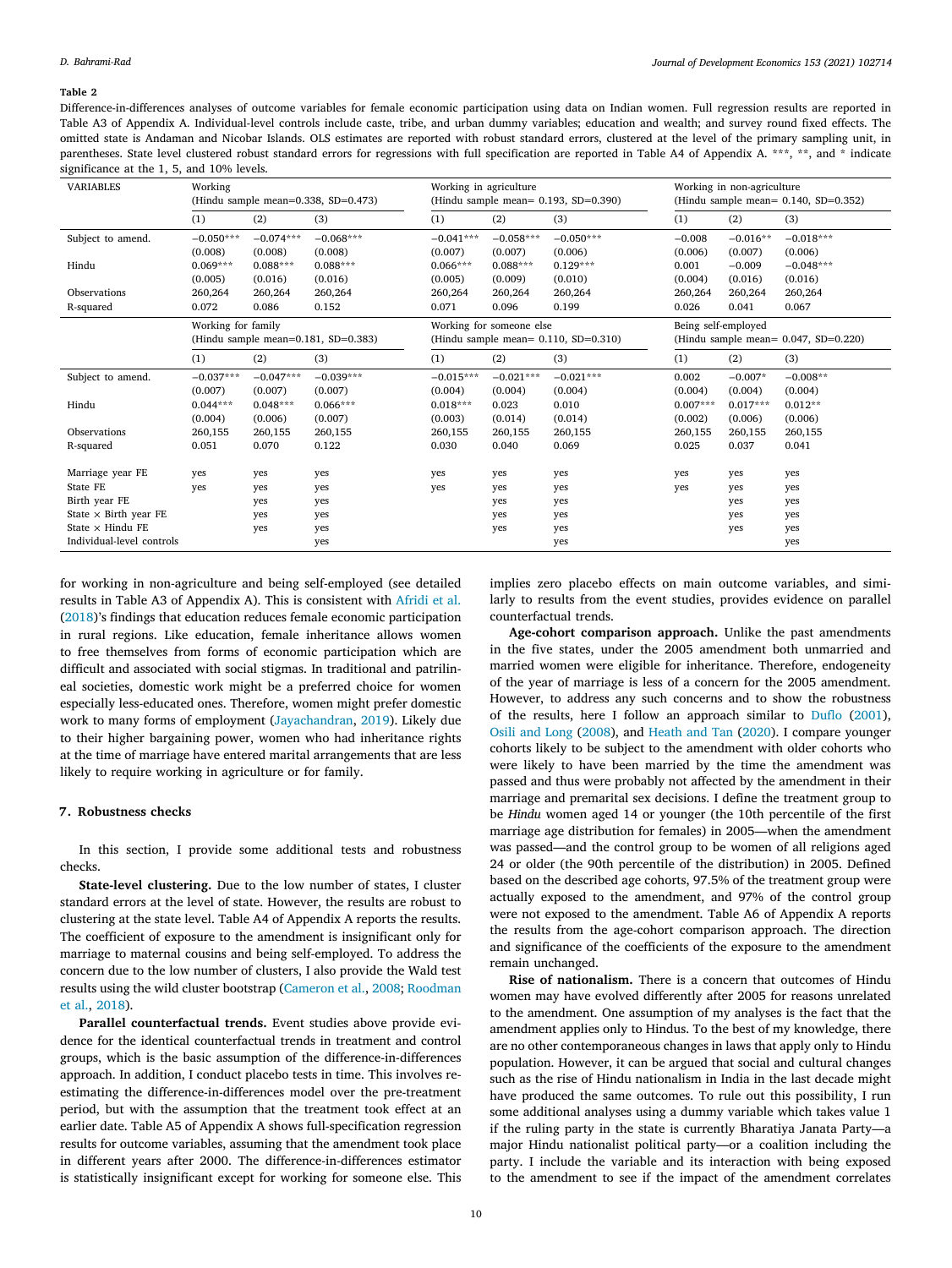

<span id="page-10-1"></span>**Fig. 6.** Event study of the effect of exposure to female inheritance amendment on outcome variables for female economic participation. Coefficient estimates and 95% confidence intervals from the set of interactions between Hindu dummy variable and two-year intervals of marriage. Post-treatment starts at time 0; the two-year interval consisted of 2004 and 2005. Interactions are expressed relative to time -1, the omitted two-year interval (2002–2003) which serves as the baseline.

with support for BJP. Table A7 of Appendix A shows the results from regression analyses. The impact of the amendment does not seem to be significantly different in BJP ruled states. On a side note, however, results indicate significantly higher marriage with blood relatives in BJP ruled states.

**Cousin marriage and the status of women.** The anthropological literature predicts negative consequences of high cousin marriage on women's welfare. If love and premarital relationships are not controlled, they might lead to marriage with outsiders because ties of descent are not central in love relationships [\(Harrell,](#page-12-60) [1997](#page-12-60); [Mitterauer](#page-12-61), [2010\)](#page-12-61). Therefore, cousin marriages are generally arranged by parents through gender segregation and restrictions on contact between opposite sexes. Under such restrictions, young people are also much more likely to meet and thus form romantic attachments to their cousins who are among the few young people of the opposite sex with whom it is appropriate for them to socialize [\(Goody](#page-12-4), [1976;](#page-12-4) [Shenk et al.](#page-13-9), [2016\)](#page-13-9). Therefore, young women's relations and mobility are restricted by living in tight kin networks and engaging in cousin marriages. Consistent with this literature, [Alesina et al.](#page-11-9) ([2016\)](#page-11-9) show that being from an ethnicity that was traditionally endogamous has a positive and significant impact on spousal violence. [Mobarak et al.](#page-12-46) [\(2019](#page-12-46)) also show that the likelihood of domestic violence increases with cousin marriage.

In Table A8 of Appendix A, I test the association of marriage to blood relatives with some indicators of women's autonomy and status. Marrying a blood relative is associated with significantly higher domestic violence and lower marriage age. This is in line with the above literature. However, it is also associated with having money of one's own. In addition, I run analyses to test the impact of exposure to the amendment on the outcome variables and also use exposure to the amendment as an instrument for marriage with blood relatives. The results of these analyses (not reported here) are not conclusive and parallel trend tests generally fail. Therefore, the short-run impact of cousin marriage on the status of women in developing countries could be a more complicated story that requires further investigation.

## **8. Conclusion and discussion**

<span id="page-10-0"></span>Theories on how inheritance systems shape family relationships, marriage patterns, and the status of women have been advanced by social scientists such as Adam Smith, Lewis Morgan, Max Weber, and Jack Goody. Relying on this literature, I developed a conceptual framework and suggest two hypotheses. First, when women are included in inheritance, patrilineal societies encourage cousin marriages in order to preserve women's inheritance within the male lineage and prevent fragmentation of land holdings. Second, female inheritance increases unearned income, and therefore, reduces female economic participation due to the income effect. This effect is larger for women working in manual jobs which are subject to social stigmas of patriarchal societies.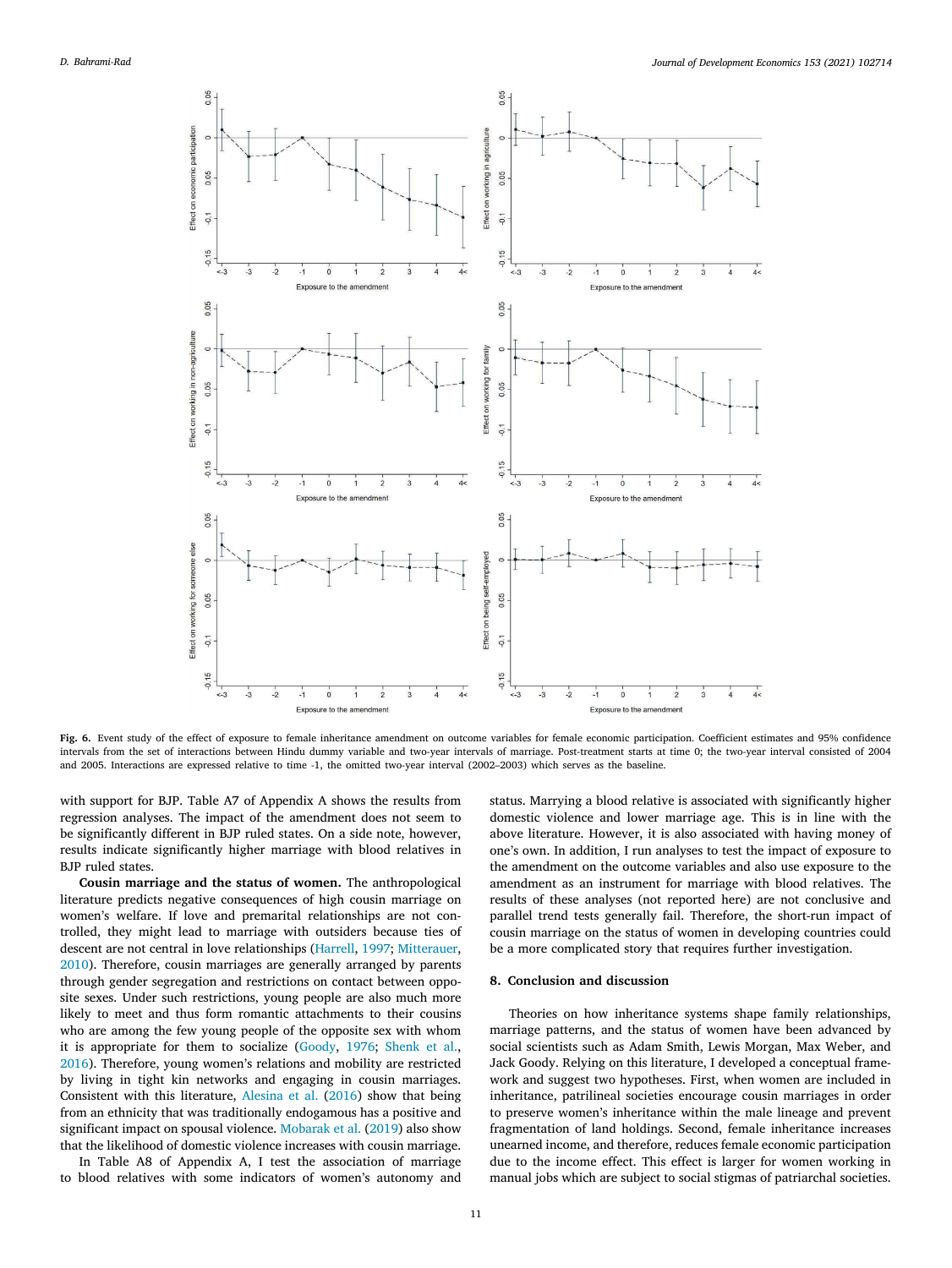

<span id="page-11-12"></span>**Fig. 7.** Left: Cousin marriage rates (up to and including second cousins) around the world. Source: [Bittles and Black](#page-12-62) [\(2015\)](#page-12-62). Right: Labor force participation rate of women, measured by proportion of women ages 15 and older who are economically active, 2010–2016. Source: International Labour Organization.

In an attempt to identify the causal effects of female inheritance, I used a difference-in-differences approach to estimate the impact of the reform of inheritance regulations in India in 2005 that substantially improved women's rights on land. Consistent with the causal direction stated by the theory, the results indicate that women whose marriages were exposed to the reform have higher rates of paternal cousin marriages and are less likely to work in agriculture and for family.

The findings of the study have two important implications. First, under patrilineal restrictions on women's property ownership in developing countries such as India, the mere enacting of female inheritance might create unintended consequences for young women's marital choices and social relations.

The second implication is a historical one. The effect of female inheritance in encouraging inmarriage and discouraging female economic participation might have been operated for a long time and for a larger share of the population in some patrilineal societies that traditionally practiced female inheritance. The long-term practice of female inheritance in a patrilineal society may create persistent cultural traits and beliefs regarding marriage and the status of women that affect people—even those who do not receive inheritance, and even in an era in which, through industrialization, inheritance is no longer the only source of wealth and means of production. The literature also points out that arranging marriages within kinship groups requires gender segregation and controlling women's relations which encourages the culture of gender segregation, seclusion of women inside homes, and the veiling of women.

Using data on pre-industrial societies from the Ethnographic Atlas, I am able to confirm that female inheritance (i.e., partible inheritance by both sexes in [Fig. 2\)](#page-3-1) is positively correlated with cousin marriage practice and negatively correlated with female participation in agriculture and premarital sexual freedom. These correlations are robust to controlling for a large set of control variables such as regions fixed effects.[12](#page-11-10)

<span id="page-11-10"></span>This might have an important implication for the evolution of norms encouraging inmarriage and the seclusion of women in Islamic societies where Sharia has mandated female inheritance. In the Qur'an, there is no specific guidance that encourages cousin marriage([Bittles](#page-12-63), [2012\)](#page-12-63) and no explicit prescription on the veiling of women [\(Ahmed](#page-11-11), [1992](#page-11-11)). But, of all the economic rules in the Qur'an, the most detailed are those of inheritance [\(Kuran,](#page-12-30) [2012\)](#page-12-30). The Qur'an, the main source of Islamic law, explicitly states the Islamic inheritance rules in such detail (the Qur'an 4:11) that no space is left for different interpretations regarding female inheritance. Islamic religious authorities have often paid great attention to the observance of female inheritance, while similar legal rights for women did not exist in the West until the nineteenth century([Korotayev,](#page-12-5) [2000\)](#page-12-5). Islam, in fact, may be the only religion that formally specifies women's inheritance rights. In line with the findings of this study, this may explain why cousin marriage (mean 32%) is most common, and female economic participation (mean 27%) is lowest, in the Middle East and North Africa (see [Fig. 7](#page-11-12)).

Studying these cultural traits is also important for understanding the political economy and human development status of the region. Cousin marriage has historically provided one means of creating and maintaining tight kinship groups such as tribes and clans [\(Greif,](#page-12-64) [2006](#page-12-64); [Mitterauer](#page-12-61), [2010\)](#page-12-61). There is growing evidence on how tight kinship systems undermine generalized trust, large-scale cooperation, and democratic institutions; and encourage corruption and conflict([Ermisch and](#page-12-65) [Gambetta,](#page-12-65) [2010](#page-12-65); [Alesina and Giuliano,](#page-11-13) [2011;](#page-11-13) [Greif and Tabellini](#page-12-66), [2015](#page-12-66); [Akbari et al.](#page-11-14), [2019](#page-11-14); [Schulz,](#page-13-23) [2017](#page-13-23); [Enke](#page-12-67), [2017;](#page-12-67) [Moscona et al.](#page-13-24), [2017](#page-13-24); [Schulz et al.](#page-13-25), [2019](#page-13-25); [Moscona et al.,](#page-13-26) [2020](#page-13-26)).

Therefore, the findings of this study also highlight how inheritance systems might have contributed to the heterogeneity of kinship patterns across societies. It has been suggested that the Catholic Church's prohibitions on cousin marriages and promotion of consensual (or love) marriages played an important role in dismantling tribes and clans inEurope and stimulating its divergent development ([Goody](#page-12-68), [1983](#page-12-68); [Herlihy](#page-12-69), [1985;](#page-12-69) [Ekelund et al.](#page-12-70), [1996;](#page-12-70) [Korotayev et al.](#page-12-71), [2004](#page-12-71); [Greif](#page-12-64), [2006;](#page-12-64) [Mitterauer,](#page-12-61) [2010](#page-12-61); [Schulz et al.,](#page-13-25) [2019\)](#page-13-25). It is true that cousin marriage rates have been historically low in Christian countries. However, these low cousin marriage rates are also consistent with the fact that by putting no emphasis on female inheritance, European inheritance systems did not create economic incentives for cousin marriages and provided an incentive-compatible institutional environment for the Church's marriage policies.

# **Appendix A. Supplementary data**

Supplementary material related to this article can be found online at [https://doi.org/10.1016/j.jdeveco.2021.102714.](https://doi.org/10.1016/j.jdeveco.2021.102714)

# **References**

- <span id="page-11-6"></span>[Abbott, Mary, 2013. Family Ties: English Families 1540-1920. Routledge.](http://refhub.elsevier.com/S0304-3878(21)00088-2/sb1)
- <span id="page-11-7"></span>[Acharya, Sarthi, 2002. Women in the Indian labour force: A temporal and spatial](http://refhub.elsevier.com/S0304-3878(21)00088-2/sb2) [analysis. In: Women and Industrialization in Asia. Routledge, pp. 43–80.](http://refhub.elsevier.com/S0304-3878(21)00088-2/sb2)
- <span id="page-11-4"></span>[Adamopoulos, Tasso, Restuccia, Diego, 2020. Land reform and productivity: A](http://refhub.elsevier.com/S0304-3878(21)00088-2/sb3) [quantitative analysis with micro data. Am. Econ. J.: Macroecon. 12 \(3\), 1–39.](http://refhub.elsevier.com/S0304-3878(21)00088-2/sb3)
- <span id="page-11-0"></span>[Afridi, Farzana, Dinkelman, Taryn, Mahajan, Kanika, 2018. Why are fewer married](http://refhub.elsevier.com/S0304-3878(21)00088-2/sb4) [women joining the work force in rural India? A decomposition analysis over two](http://refhub.elsevier.com/S0304-3878(21)00088-2/sb4) [decades. J. Population Econ 31 \(3\), 783–818.](http://refhub.elsevier.com/S0304-3878(21)00088-2/sb4)
- <span id="page-11-8"></span>[Agarwal, Bina, 1995. Gender and legal rights in agricultural land in India. Econ.](http://refhub.elsevier.com/S0304-3878(21)00088-2/sb5) [Political Wkly A39–A56.](http://refhub.elsevier.com/S0304-3878(21)00088-2/sb5)
- <span id="page-11-5"></span>[Agarwal, Bina, 1998. A Field of One's Own: Gender and Land Rights in South Asia.](http://refhub.elsevier.com/S0304-3878(21)00088-2/sb6) [Cambridge University Press.](http://refhub.elsevier.com/S0304-3878(21)00088-2/sb6)
- <span id="page-11-11"></span>[Ahmed, Leila, 1992. Women and Gender in Islam: Historical Roots of a Modern Debate.](http://refhub.elsevier.com/S0304-3878(21)00088-2/sb7) [Yale University Press.](http://refhub.elsevier.com/S0304-3878(21)00088-2/sb7)
- <span id="page-11-1"></span>[Aizer, Anna, 2010. The gender wage gap and domestic violence. Amer. Econ. Rev. 100](http://refhub.elsevier.com/S0304-3878(21)00088-2/sb8) [\(4\), 1847–1859.](http://refhub.elsevier.com/S0304-3878(21)00088-2/sb8)
- <span id="page-11-14"></span>[Akbari, Mahsa, Bahrami-Rad, Duman, Kimbrough, Erik O., 2019. Kinship, fractional](http://refhub.elsevier.com/S0304-3878(21)00088-2/sb9)[ization and corruption. J. Behav. Organiz 166, 493–528.](http://refhub.elsevier.com/S0304-3878(21)00088-2/sb9)
- <span id="page-11-9"></span>[Alesina, Alberto, Brioschi, Benedetta, Ferrara, Eliana La, 2016. Violence against women:](http://refhub.elsevier.com/S0304-3878(21)00088-2/sb10) [A cross-cultural analysis for Africa. National Bureau of Economic Research.](http://refhub.elsevier.com/S0304-3878(21)00088-2/sb10)
- <span id="page-11-13"></span>[Alesina, Alberto, Giuliano, Paola, 2011. Family ties and political participation. J. Eur.](http://refhub.elsevier.com/S0304-3878(21)00088-2/sb11) [Econom. Assoc. 9 \(5\), 817–839.](http://refhub.elsevier.com/S0304-3878(21)00088-2/sb11)

<span id="page-11-3"></span>[Alston, Lee J., Schapiro, Morton Owen, 1984. Inheritance laws across colonies: Causes](http://refhub.elsevier.com/S0304-3878(21)00088-2/sb12) [and consequences. The J. Econ. History 44 \(02\), 277–287.](http://refhub.elsevier.com/S0304-3878(21)00088-2/sb12)

<span id="page-11-2"></span>[Amaral, Sofia, 2017. Do improved property rights decrease violence against women in](http://refhub.elsevier.com/S0304-3878(21)00088-2/sb13) [India? SSRN Working Paper, 2504579.](http://refhub.elsevier.com/S0304-3878(21)00088-2/sb13)

<sup>12</sup> Results and description of variables are available upon request.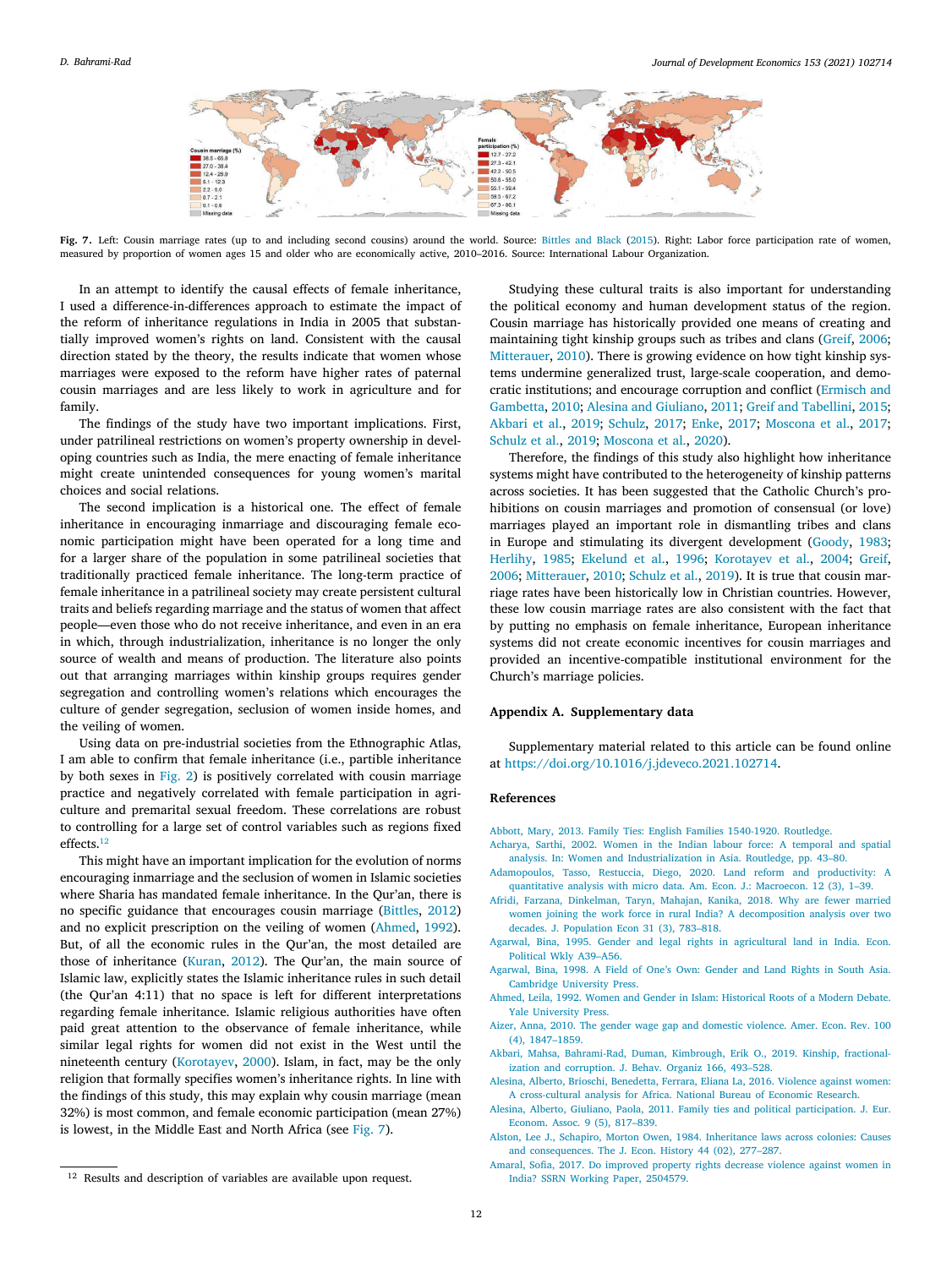#### *D. Bahrami-Rad*

- <span id="page-12-9"></span>[Anderberg, Dan, Rainer, Helmut, Wadsworth, Jonathan, Wilson, Tanya, 2016. Un](http://refhub.elsevier.com/S0304-3878(21)00088-2/sb14)[employment and domestic violence: Theory and evidence. Econ. J. 126 \(597\),](http://refhub.elsevier.com/S0304-3878(21)00088-2/sb14) [1947–1979.](http://refhub.elsevier.com/S0304-3878(21)00088-2/sb14)
- <span id="page-12-14"></span><span id="page-12-3"></span>[Anderson, Siwan, 2018. Legal origins and female HIV. Am. Econ. Rev \(Forthcoming\).](http://refhub.elsevier.com/S0304-3878(21)00088-2/sb15) [Anderson, Siwan, Genicot, Garance, 2015. Suicide and property rights in India. J. Dev.](http://refhub.elsevier.com/S0304-3878(21)00088-2/sb16)
- <span id="page-12-56"></span>[Econ. 114, 64–78.](http://refhub.elsevier.com/S0304-3878(21)00088-2/sb16) [Banerjee, Sushanta K., Roy, T.K., 2002. Parental consanguinity and offspring mortality:](http://refhub.elsevier.com/S0304-3878(21)00088-2/sb17) [The search for possible linkage in the Indian context. Asia-Pacific Population J. 17](http://refhub.elsevier.com/S0304-3878(21)00088-2/sb17)  $(1)$ ,  $17-38$
- <span id="page-12-52"></span>[Bates, Karine, 2004. The hindu succession act: One law, plural identities. The J. Legal](http://refhub.elsevier.com/S0304-3878(21)00088-2/sb18) [Plur. Unoff. Law 36 \(50\), 119–144.](http://refhub.elsevier.com/S0304-3878(21)00088-2/sb18)
- <span id="page-12-29"></span>[Beckert, Jens, 2008. Inherited Wealth. Princeton University Press.](http://refhub.elsevier.com/S0304-3878(21)00088-2/sb19)
- <span id="page-12-31"></span>[Bentzen, Jeanet Sinding, Kaarsen, Nicolai, Wingender, Asger Moll, 2015. Irrigation and](http://refhub.elsevier.com/S0304-3878(21)00088-2/sb20) [autocracy. Eur. Econ. Assoc. J.](http://refhub.elsevier.com/S0304-3878(21)00088-2/sb20)
- <span id="page-12-17"></span>[Berkner, Lutz K., 1972. The stem family and the developmental cycle of the peasant](http://refhub.elsevier.com/S0304-3878(21)00088-2/sb21) [household: An eighteenth-century Austrian example. The Am. Historical Rev 77](http://refhub.elsevier.com/S0304-3878(21)00088-2/sb21) [\(2\), 398–418.](http://refhub.elsevier.com/S0304-3878(21)00088-2/sb21)
- <span id="page-12-12"></span>[Bhalotra, Sonia, Brulé, Rachel, Roy, Sanchari, 2020. Women's inheritance rights reform](http://refhub.elsevier.com/S0304-3878(21)00088-2/sb22) [and the preference for sons in India. J. Dev. Econ. 102275.](http://refhub.elsevier.com/S0304-3878(21)00088-2/sb22)
- <span id="page-12-0"></span>Bible, Holy, New International Version, 2011 by Biblica, [www.biblegateway.com](http://www.biblegateway.com).
- <span id="page-12-47"></span>[Bidner, Chris, Eswaran, Mukesh, 2015. A gender-based theory of the origin of the caste](http://refhub.elsevier.com/S0304-3878(21)00088-2/sb24) [system of India. J. Dev. Econ. 114, 142–158.](http://refhub.elsevier.com/S0304-3878(21)00088-2/sb24)
- <span id="page-12-55"></span>[Bittles, Alan H., 2002. Endogamy, consanguinity and community genetics. J. Genet. 81](http://refhub.elsevier.com/S0304-3878(21)00088-2/sb25) [\(3\), 91–98.](http://refhub.elsevier.com/S0304-3878(21)00088-2/sb25)
- <span id="page-12-63"></span>[Bittles, Alan H., 2012. Consanguinity in Context. vol. 63, Cambridge University Press.](http://refhub.elsevier.com/S0304-3878(21)00088-2/sb26)
- <span id="page-12-62"></span>Bittles, Alan, Black, M.H., 2015. Global patterns and tables of consanguinity. [www.](http://www.consang.net) [consang.net](http://www.consang.net).
- <span id="page-12-40"></span>[Brealey, Richard, Myers, Stewart, Allen, Franklin, 2019. Principles of Corporate Finance.](http://refhub.elsevier.com/S0304-3878(21)00088-2/sb28) [McGraw-Hill Education; 13th edition.](http://refhub.elsevier.com/S0304-3878(21)00088-2/sb28)
- <span id="page-12-53"></span>[Brule, R.E., 2012. Gender equity and inheritance reform: evidence from rural India.](http://refhub.elsevier.com/S0304-3878(21)00088-2/sb29) [Stanf. Univ. Manuscr.](http://refhub.elsevier.com/S0304-3878(21)00088-2/sb29)
- <span id="page-12-34"></span>[Brunnbauer, Ulf, 2003. Descent or territoriality: inheritance and family forms in the late](http://refhub.elsevier.com/S0304-3878(21)00088-2/sb30) [ottoman and early post-ottoman balkans. Distinct Inherit. Prop., Fam. Community](http://refhub.elsevier.com/S0304-3878(21)00088-2/sb30) [A Chang. Eur 181–205.](http://refhub.elsevier.com/S0304-3878(21)00088-2/sb30)
- <span id="page-12-58"></span>[Cameron, A. Colin, Gelbach, Jonah B., Miller, Douglas L., 2008. Bootstrap-based](http://refhub.elsevier.com/S0304-3878(21)00088-2/sb31) [improvements for inference with clustered errors. Rev. Econ. Stat. 90 \(3\), 414–427.](http://refhub.elsevier.com/S0304-3878(21)00088-2/sb31)
- <span id="page-12-8"></span>[Cameron, Lisa A., Malcolm Dowling, J., Worswick, Christopher, 2001. Education and](http://refhub.elsevier.com/S0304-3878(21)00088-2/sb32) [labor market participation of women in Asia: Evidence from five countries. Econom.](http://refhub.elsevier.com/S0304-3878(21)00088-2/sb32) [Dev. Cult. Chang. 49 \(3\), 459–477.](http://refhub.elsevier.com/S0304-3878(21)00088-2/sb32)
- <span id="page-12-35"></span>[Casari, Marco, Lisciandra, Maurizio, 2016. Gender discrimination in property rights:](http://refhub.elsevier.com/S0304-3878(21)00088-2/sb33) [six centuries of commons governance in the alps. The J. Econ. History 76 \(02\),](http://refhub.elsevier.com/S0304-3878(21)00088-2/sb33) [559–594.](http://refhub.elsevier.com/S0304-3878(21)00088-2/sb33)
- <span id="page-12-45"></span>[Cavalli-Sforza, Luigi Luca, Moroni, Antonio, Zei, Gianna, 2004. Consanguinity,](http://refhub.elsevier.com/S0304-3878(21)00088-2/sb34) [Inbreeding, and Genetic Drift in Italy. vol. 39, Princeton University Press.](http://refhub.elsevier.com/S0304-3878(21)00088-2/sb34)
- <span id="page-12-13"></span>[Chin, Yoo-Mi, 2012. Male backlash, bargaining, or exposure reduction?: women's](http://refhub.elsevier.com/S0304-3878(21)00088-2/sb35) [working status and physical spousal violence in India. J. Population Econ 25 \(1\),](http://refhub.elsevier.com/S0304-3878(21)00088-2/sb35) [175–200.](http://refhub.elsevier.com/S0304-3878(21)00088-2/sb35)
- <span id="page-12-51"></span>[Choudhury, Pranab Ranjan, Behera, Manoj Kumar, Sharma, Saumya, Haque, Tajamul,](http://refhub.elsevier.com/S0304-3878(21)00088-2/sb36) [2017. Combining administrative and open source data for monitoring land gover](http://refhub.elsevier.com/S0304-3878(21)00088-2/sb36)[nance: Mapping women land rights in the context of UN's SDG in India. In: Land](http://refhub.elsevier.com/S0304-3878(21)00088-2/sb36) [and Poverty Conference. World Bank, pp. 20–24.](http://refhub.elsevier.com/S0304-3878(21)00088-2/sb36)
- <span id="page-12-21"></span>[Chu, C.Y. Cyrus, 1991. Primogeniture. J. Polit. Econ. 99 \(1\), 78–99.](http://refhub.elsevier.com/S0304-3878(21)00088-2/sb37)
- <span id="page-12-44"></span>[Colclough, Nevill, 2003. Invisible patrimonies–Capitoli matrimoniali in ancien régime](http://refhub.elsevier.com/S0304-3878(21)00088-2/sb38) [Ascoli. Distinct Inherit. Prop., Fam. Community A Chang. Eur 145–158.](http://refhub.elsevier.com/S0304-3878(21)00088-2/sb38)
- <span id="page-12-42"></span>[Cole, John W., Wolf, Eric R., 1999. The Hidden Frontier: Ecology and Ethnicity in an](http://refhub.elsevier.com/S0304-3878(21)00088-2/sb39) [Alpine Valley. Univ of California Press.](http://refhub.elsevier.com/S0304-3878(21)00088-2/sb39)
- <span id="page-12-1"></span>[Deininger, Klaus, Goyal, Aparajita, Nagarajan, Hari, 2013. Women's inheritance rights](http://refhub.elsevier.com/S0304-3878(21)00088-2/sb40) [and intergenerational transmission of resources in India. J. Hum. Resour. 48 \(1\),](http://refhub.elsevier.com/S0304-3878(21)00088-2/sb40) [114–141.](http://refhub.elsevier.com/S0304-3878(21)00088-2/sb40)
- <span id="page-12-38"></span>[Deininger, Klaus, Monchuk, Daniel, Nagarajan, Hari K, Singh, Sudhir K, 2017. Does](http://refhub.elsevier.com/S0304-3878(21)00088-2/sb41) [land fragmentation increase the cost of cultivation? Evidence from India. The J.](http://refhub.elsevier.com/S0304-3878(21)00088-2/sb41) [Develop. Stud 53 \(1\), 82–98.](http://refhub.elsevier.com/S0304-3878(21)00088-2/sb41)
- <span id="page-12-48"></span>[Dessing, Maryke, 2002. Labor supply, the family and poverty: the S-shaped labor supply](http://refhub.elsevier.com/S0304-3878(21)00088-2/sb42) [curve. J. Econ. Behav. Organ. 49 \(4\), 433–458.](http://refhub.elsevier.com/S0304-3878(21)00088-2/sb42)
- <span id="page-12-16"></span>[Dole, Gertrude E., 1965. The lineage pattern of kinship nomenclature: Its significance](http://refhub.elsevier.com/S0304-3878(21)00088-2/sb43) [and development. Southwestern J. Anthropol 36–62.](http://refhub.elsevier.com/S0304-3878(21)00088-2/sb43)
- <span id="page-12-59"></span>[Duflo, Esther, 2001. Schooling and labor market consequences of school construction](http://refhub.elsevier.com/S0304-3878(21)00088-2/sb44) [in Indonesia: Evidence from an unusual policy experiment. Amer. Econ. Rev. 91](http://refhub.elsevier.com/S0304-3878(21)00088-2/sb44) [\(4\), 795–813.](http://refhub.elsevier.com/S0304-3878(21)00088-2/sb44)
- <span id="page-12-70"></span>[Ekelund, Robert B, Tollison, Robert D, Anderson, Gary M, Robert, FH, Davidson, Au](http://refhub.elsevier.com/S0304-3878(21)00088-2/sb45)[drey B, et al., 1996. Sacred Trust: the Medieval Church as an Economic Firm.](http://refhub.elsevier.com/S0304-3878(21)00088-2/sb45) [Oxford University Press.](http://refhub.elsevier.com/S0304-3878(21)00088-2/sb45)
- <span id="page-12-67"></span>[Enke, Benjamin, 2017. Kinship systems, cooperation and the evolution of culture. CESifo](http://refhub.elsevier.com/S0304-3878(21)00088-2/sb46) [Working Paper, 6867.](http://refhub.elsevier.com/S0304-3878(21)00088-2/sb46)
- <span id="page-12-15"></span>[Ericsson, Sanna, 2019. Violently Unequal: Female Empowerment and Domestic](http://refhub.elsevier.com/S0304-3878(21)00088-2/sb47) [Violence. Lund University, Department of Economics.](http://refhub.elsevier.com/S0304-3878(21)00088-2/sb47)
- <span id="page-12-65"></span>[Ermisch, John, Gambetta, Diego, 2010. Do strong family ties inhibit trust? J. Econ.](http://refhub.elsevier.com/S0304-3878(21)00088-2/sb48) [Behav. Organ. 75 \(3\), 365–376.](http://refhub.elsevier.com/S0304-3878(21)00088-2/sb48)
- <span id="page-12-39"></span>[Feder, Gershon, Onchan, Tongroj, 1987. Land ownership security and farm investment](http://refhub.elsevier.com/S0304-3878(21)00088-2/sb49) [in Thailand. Am. J. Agricul. Econ 69 \(2\), 311–320.](http://refhub.elsevier.com/S0304-3878(21)00088-2/sb49)
- <span id="page-12-43"></span>[Gabaccia, Donna R., Iacovetta, Franca, 2002. Women, Gender and Transnational Lives:](http://refhub.elsevier.com/S0304-3878(21)00088-2/sb50) [Italian Workers of the World. University of Toronto Press.](http://refhub.elsevier.com/S0304-3878(21)00088-2/sb50)
- <span id="page-12-7"></span>[Goldin, Claudia, 1994. The U-shaped female labor force function in economic de](http://refhub.elsevier.com/S0304-3878(21)00088-2/sb51)[velopment and economic history. Technical report, National Bureau of Economic](http://refhub.elsevier.com/S0304-3878(21)00088-2/sb51) [Research.](http://refhub.elsevier.com/S0304-3878(21)00088-2/sb51)
- <span id="page-12-26"></span>[Goldschmidt, Walter, Kunkel, Evalyn Jacobson, 1971. The structure of the peasant](http://refhub.elsevier.com/S0304-3878(21)00088-2/sb52) [family. Am. Anthropol. 73 \(5\), 1058–1076.](http://refhub.elsevier.com/S0304-3878(21)00088-2/sb52)
- <span id="page-12-24"></span><span id="page-12-22"></span>[Goldstein, Melvyn C., 1987. When brothers share a wife. Nat. History 96 \(3\), 109–112.](http://refhub.elsevier.com/S0304-3878(21)00088-2/sb53) [Goody, Jack, 1969. Inheritance, property, and marriage in Africa and Eurasia. Sociology](http://refhub.elsevier.com/S0304-3878(21)00088-2/sb54) [3 \(1\), 55–76.](http://refhub.elsevier.com/S0304-3878(21)00088-2/sb54)
- <span id="page-12-4"></span>[Goody, Jack, 1976. Production and reproduction: A comparative study of the domestic](http://refhub.elsevier.com/S0304-3878(21)00088-2/sb55) [domain.. In: Cambridge Studies in Social Anthropology, 17. Cambridge. Cambridge](http://refhub.elsevier.com/S0304-3878(21)00088-2/sb55) [University Press.](http://refhub.elsevier.com/S0304-3878(21)00088-2/sb55)
- <span id="page-12-68"></span>[Goody, Jack, 1983. The Development of the Family and Marriage in Europe. Cambridge](http://refhub.elsevier.com/S0304-3878(21)00088-2/sb56) [University Press.](http://refhub.elsevier.com/S0304-3878(21)00088-2/sb56)
- <span id="page-12-18"></span>[Goody, Jack R., Thirsk, Joan, Thompson, Edward Palmer, 1976. Family and inheritance.](http://refhub.elsevier.com/S0304-3878(21)00088-2/sb57) [In: Past and Present Publications \(USA\). Cambridge University Press.](http://refhub.elsevier.com/S0304-3878(21)00088-2/sb57)
- <span id="page-12-64"></span>[Greif, Avner, 2006. Family structure, institutions, and growth: the origins and](http://refhub.elsevier.com/S0304-3878(21)00088-2/sb58) [implications of western corporations. The Am. Econ. Rev 96 \(2\), 308–312.](http://refhub.elsevier.com/S0304-3878(21)00088-2/sb58)
- <span id="page-12-66"></span>[Greif, Avner, Tabellini, Guido, 2015. The clan and the corporation: Sustaining](http://refhub.elsevier.com/S0304-3878(21)00088-2/sb59) [cooperation in China and europe. SSRN Working Paper, 2565120.](http://refhub.elsevier.com/S0304-3878(21)00088-2/sb59)
- <span id="page-12-37"></span>[Greif, Avner, Tabellini, Guido, 2017. The clan and the corporation: Sustaining](http://refhub.elsevier.com/S0304-3878(21)00088-2/sb60) [cooperation in China and Europe. J. Comp. Econ. 45 \(1\), 1–35.](http://refhub.elsevier.com/S0304-3878(21)00088-2/sb60)
- <span id="page-12-50"></span>[Halder, Debarati, Jaishankar, Karupannan, 2008. Property rights of hindu women: A](http://refhub.elsevier.com/S0304-3878(21)00088-2/sb61) [feminist review of succession laws of ancient, medieval, and modern India. J. Law](http://refhub.elsevier.com/S0304-3878(21)00088-2/sb61) [Religion 24 \(2\), 663–687.](http://refhub.elsevier.com/S0304-3878(21)00088-2/sb61)
- <span id="page-12-11"></span>[Harari, Mariaflavia, 2014. Women's inheritance rights and bargaining power: Evidence](http://refhub.elsevier.com/S0304-3878(21)00088-2/sb62) [from Kenya. Dep. Econ. MIT 1–47.](http://refhub.elsevier.com/S0304-3878(21)00088-2/sb62)
- <span id="page-12-60"></span>[Harrell, Stevan, 1997. Human Families. Westview Press.](http://refhub.elsevier.com/S0304-3878(21)00088-2/sb63)
- <span id="page-12-25"></span>[Heady, Patrick, Grandits, Hannes \(Eds.\), 2003. Distinct Inheritances: Property, Family](http://refhub.elsevier.com/S0304-3878(21)00088-2/sb64) [and Community in a Changing Europe. LIT Verlag Münster.](http://refhub.elsevier.com/S0304-3878(21)00088-2/sb64)
- <span id="page-12-2"></span>[Heath, Rachel, Tan, Xu, 2020. Intrahousehold bargaining, female autonomy, and labor](http://refhub.elsevier.com/S0304-3878(21)00088-2/sb65) [supply: Theory and evidence from india. J. Eur. Econom. Assoc..](http://refhub.elsevier.com/S0304-3878(21)00088-2/sb65)
- <span id="page-12-36"></span>[Henrich, Joseph, 2015. The Secret of Our Success: How Culture Is Driving Human](http://refhub.elsevier.com/S0304-3878(21)00088-2/sb66) [Evolution, Domesticating Our Species, and Making Us Smarter. Princeton University](http://refhub.elsevier.com/S0304-3878(21)00088-2/sb66) **Press**
- <span id="page-12-69"></span>[Herlihy, David, 1985. Medieval Households. Harvard University Press.](http://refhub.elsevier.com/S0304-3878(21)00088-2/sb67)
- <span id="page-12-6"></span>[Jain, Tarun, 2014. Where there is a will fertility behavior and sex bias in large families.](http://refhub.elsevier.com/S0304-3878(21)00088-2/sb68) [J. Hum. Resour. 49 \(2\), 393–423.](http://refhub.elsevier.com/S0304-3878(21)00088-2/sb68)
- <span id="page-12-57"></span>[Jayachandran, Seema, 2019. Social norms as a barrier to women's employment in](http://refhub.elsevier.com/S0304-3878(21)00088-2/sb69) [developing countries.](http://refhub.elsevier.com/S0304-3878(21)00088-2/sb69)
- <span id="page-12-27"></span>[Kaser, Karl, 2003. Power and inheritance: Male domination, property, and family in](http://refhub.elsevier.com/S0304-3878(21)00088-2/sb70) [eastern europe, 1500–1900. Distinct Inherit. Prop, Fam. Community A Chang. Eur](http://refhub.elsevier.com/S0304-3878(21)00088-2/sb70) [53–63.](http://refhub.elsevier.com/S0304-3878(21)00088-2/sb70)
- <span id="page-12-41"></span>[Kertzer, David I., 1993. The Family in Italy from Antiquity to the Present. Yale](http://refhub.elsevier.com/S0304-3878(21)00088-2/sb71) [University Press.](http://refhub.elsevier.com/S0304-3878(21)00088-2/sb71)
- <span id="page-12-23"></span>[Kirby, Kathryn R, Gray, Russell D, Greenhill, Simon J, Jordan, Fiona M, Gomes-](http://refhub.elsevier.com/S0304-3878(21)00088-2/sb72)[Ng, Stephanie, Bibiko, Hans-Jörg, Blasi, Damián E, Botero, Carlos A, Bowern, Claire,](http://refhub.elsevier.com/S0304-3878(21)00088-2/sb72) [Ember, Carol R, et al., 2016. D-PLACE: A global database of cultural, linguistic and](http://refhub.elsevier.com/S0304-3878(21)00088-2/sb72) [environmental diversity. PLoS One 11 \(7\), e0158391.](http://refhub.elsevier.com/S0304-3878(21)00088-2/sb72)
- <span id="page-12-5"></span>[Korotayev, Andrey, 2000. Parallel-cousin \(FBD\) marriage, islamization, and arabization.](http://refhub.elsevier.com/S0304-3878(21)00088-2/sb73) [Ethnology 395–407.](http://refhub.elsevier.com/S0304-3878(21)00088-2/sb73)
- <span id="page-12-71"></span>[Korotayev, Andrey, Kazankov, Alexander, Borinskaya, Svetlana, Khaltourina, Daria,](http://refhub.elsevier.com/S0304-3878(21)00088-2/sb74) [Bondarenko, Dmitri, 2004. Ethnographic atlas xxx: peoples of Siberia. Ethnology](http://refhub.elsevier.com/S0304-3878(21)00088-2/sb74) [43 \(1\), 83–92.](http://refhub.elsevier.com/S0304-3878(21)00088-2/sb74)
- <span id="page-12-30"></span>[Kuran, Timur, 2012. The Long Divergence: How Islamic Law Held Back the Middle](http://refhub.elsevier.com/S0304-3878(21)00088-2/sb75) [East. Princeton University Press.](http://refhub.elsevier.com/S0304-3878(21)00088-2/sb75)
- <span id="page-12-54"></span>[Center for Land Governance, NRMC, 2020. Land policy reform for agricultural](http://refhub.elsevier.com/S0304-3878(21)00088-2/sb76) [transformation in India. World Bank.](http://refhub.elsevier.com/S0304-3878(21)00088-2/sb76)
- <span id="page-12-49"></span>[Mammen, Kristin, Paxson, Christina, 2000. Women's work and economic development.](http://refhub.elsevier.com/S0304-3878(21)00088-2/sb77) [J. Econ. Perspect. 14 \(4\), 141–164.](http://refhub.elsevier.com/S0304-3878(21)00088-2/sb77)
- <span id="page-12-10"></span>[Mathur, Aparna, Slavov, Sita, 2013. Escaping domestic violence: Empowering women](http://refhub.elsevier.com/S0304-3878(21)00088-2/sb78) [through employment, earnings and wealth in india. AEI Economic Policy Working](http://refhub.elsevier.com/S0304-3878(21)00088-2/sb78) [Paper Series.](http://refhub.elsevier.com/S0304-3878(21)00088-2/sb78)
- <span id="page-12-19"></span>[Medick, Hans, 1976. The proto-industrial family economy: The structural function](http://refhub.elsevier.com/S0304-3878(21)00088-2/sb79) [of household and family during the transition from peasant society to industrial](http://refhub.elsevier.com/S0304-3878(21)00088-2/sb79) [capitalism. Soc. History 1 \(3\), 291–315.](http://refhub.elsevier.com/S0304-3878(21)00088-2/sb79)
- <span id="page-12-20"></span>[Medick, Hans, Sabean, David Warren, 1984. Interest and Emotion: Essays on the Study](http://refhub.elsevier.com/S0304-3878(21)00088-2/sb80) [of Family and Kinship. Cambridge University Press.](http://refhub.elsevier.com/S0304-3878(21)00088-2/sb80)
- <span id="page-12-32"></span>[Michalopoulos, Stelios, Naghavi, Alireza, Prarolo, Giovanni, 2016. Islam, inequality and](http://refhub.elsevier.com/S0304-3878(21)00088-2/sb81) [pre-industrial comparative development. J. Dev. Econ. 120, 86–98.](http://refhub.elsevier.com/S0304-3878(21)00088-2/sb81)
- <span id="page-12-33"></span>[Michalopoulos, Stelios, Naghavi, Alireza, Prarolo, Giovanni, 2017. Trade and geography](http://refhub.elsevier.com/S0304-3878(21)00088-2/sb82) [in the spread of islam. Econ. J..](http://refhub.elsevier.com/S0304-3878(21)00088-2/sb82)
- <span id="page-12-28"></span>[Mitterauer, Michael, 2003. European kinship systems and household structures:](http://refhub.elsevier.com/S0304-3878(21)00088-2/sb83) [medieval origins. Distinct Inherit. Prop., Fam. Community A Chang. Eur 35–52.](http://refhub.elsevier.com/S0304-3878(21)00088-2/sb83)
- <span id="page-12-61"></span>[Mitterauer, Michael, 2010. Why Europe?: The Medieval Origins of Its Special Path.](http://refhub.elsevier.com/S0304-3878(21)00088-2/sb84) [University of Chicago Press.](http://refhub.elsevier.com/S0304-3878(21)00088-2/sb84)
- <span id="page-12-46"></span>[Mobarak, A Mushfiq, Chaudhry, Theresa, Brown, Julia, Zelenska, Tetyana,](http://refhub.elsevier.com/S0304-3878(21)00088-2/sb85) [Khan, M Nizam, Chaudry, Shamyla, Wajid, Rana Abdul, Bittles, Alan H, Li, Steven,](http://refhub.elsevier.com/S0304-3878(21)00088-2/sb85) [2019. Estimating the health and socioeconomic effects of cousin marriage in south](http://refhub.elsevier.com/S0304-3878(21)00088-2/sb85) [Asia. J. Biosoc. Sci 51 \(3\), 418–435.](http://refhub.elsevier.com/S0304-3878(21)00088-2/sb85)